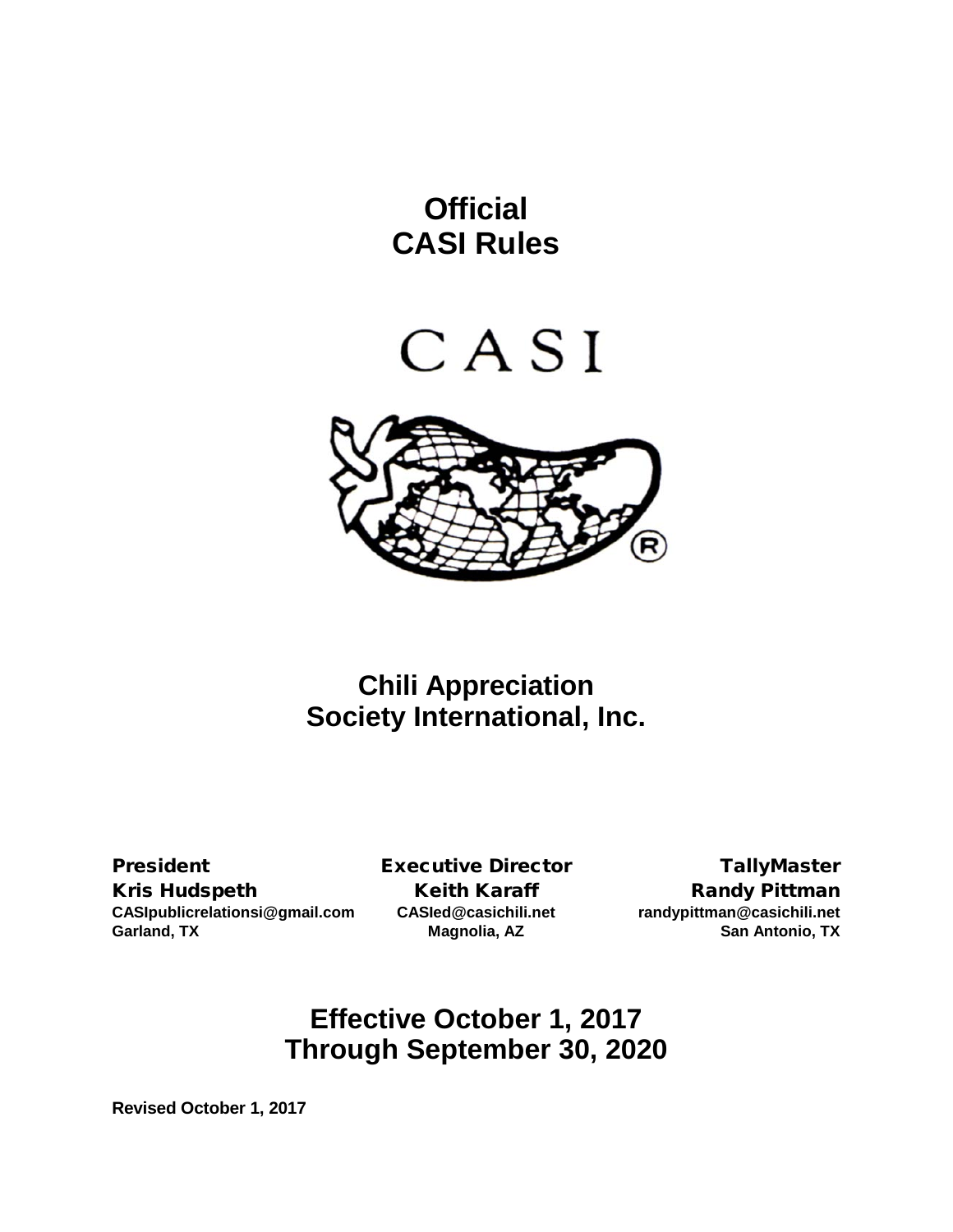The Official CASI Rules are intended to govern the manner in which chili cookoffs are conducted, and it is recommended that all CASI affiliates abide by them. However, CASI, its Board of Directors, and individual Directors do not assume responsibility in any way for the implementation and enforcement of these rules at the local level. Further, CASI, its Board of Directors, and individual Directors cannot be held responsible for any violation of the Official CASI Rules.

It is the responsibility of the cookoff chairman to obtain an official CASI Registration Packet including official CASI forms. This registration packet is available through CASI Upcomings Coordinator.

> **Nancy Hewlett, Upcoming Events Coordinator 802 Horizon Drive Murphy TX 75094 214-802-8194 Fax: 972-578-9232 casievent@casichili.net**

> > **Assistant TallyMaster Send Cookoff Results to: Melissa Pate 1201 S Rainbow Ranch Road Wimberley TX 78676 melissapate@outlook.com or Upload documents and pay by Credit Card at www.casichili.net**

**Chili Cookoff Insurance: If you require an insurance certificate for your cookoff, please do the following:**

> **Email: Keith Karaff CASI Executive Director [CASIed@casichili.net](mailto:CASIed@casichili.net)**

**Your information must include: Name of the cookoff - Date of the cookoff Location/Address - Who is the certificate holder (venue) If you need to add names to this certificate other than CASI, there will be a \$35.00 fee for each additional name Who and Where to fax or mail the certificate**

COPYRIGHT © 2017 by C.A.S.I. - Chili Appreciation Society International, Inc. All rights reserved. Printed in the United States of America. No part of this publication may be reproduced, stored in retrieval system, or transmitted in any other form or by any means, electronic, mechanical photocopy, or otherwise, without the written permission of CASI.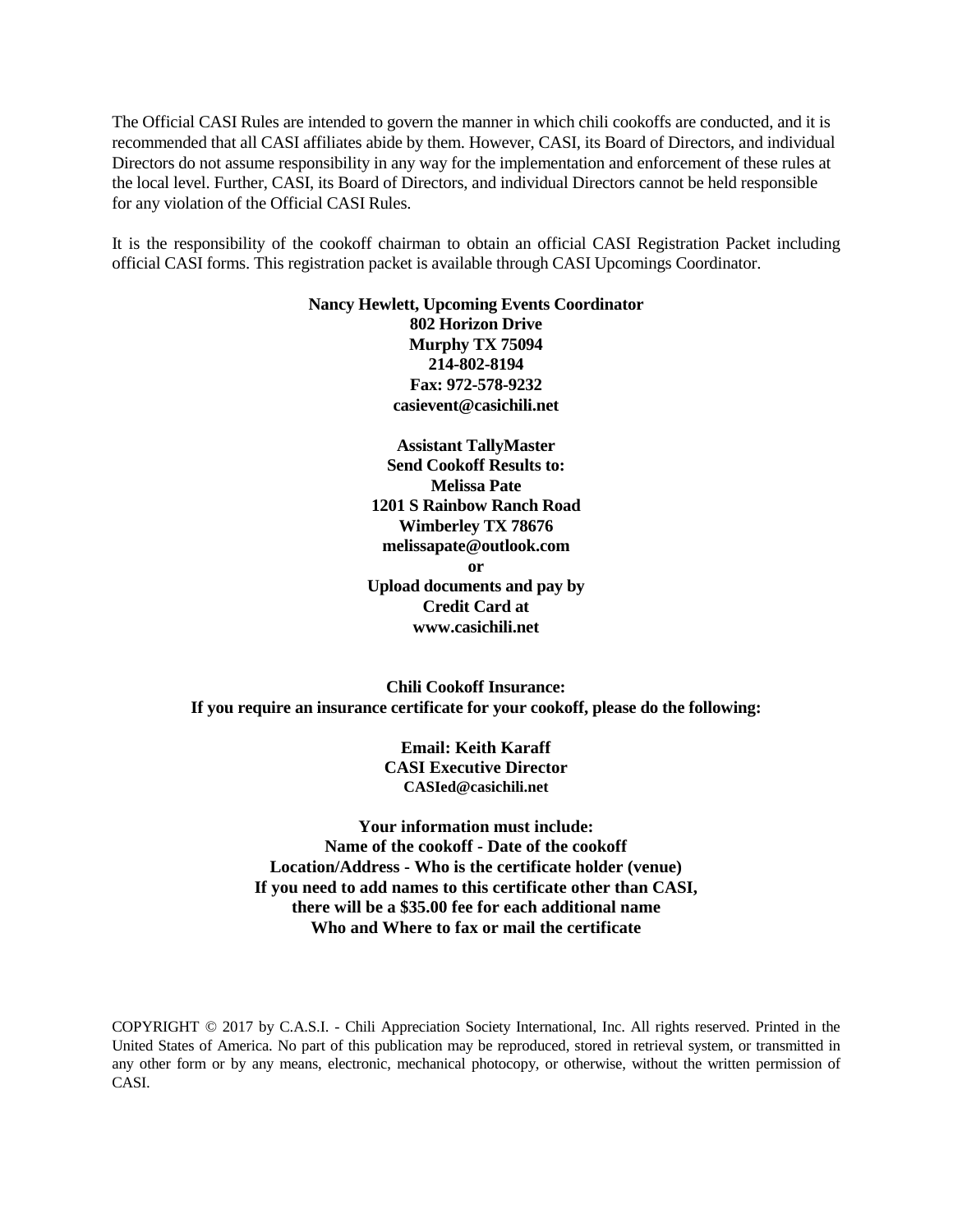# WELCOME TO CASI!

COOKOFFS: A CHARITABLE WAY TO FIND THE CHILI OF THE DAY. For over forty-five years, chili cookoffs have served as a way to have fun, promote chili, and help others. Millions of dollars in proceeds from chili cookoffs have been donated to charitable organizations and used to support charitable causes. Many charities benefit from these celebrations of chili.

CASI: A WAY TO CONDUCT COOKOFFS. As cookoffs transformed from tomfoolery to semiserious competition, an organization known as CASI (an acronym derived from Chili Appreciation Society International, Inc.) evolved. CASI developed formal rules and guidelines to encourage fair and impartial judging of chili and showmanship competition.

RULES: WHY ALL THESE RULES? Promoting fair and impartial judging of chili and showmanship prompted CASI's system of rules and guidelines. These allow the best chili and show teams at cookoffs to be recognized. Cookoffs that use CASI rules are eligible for CASI sanctioning. Through the CASI sanctioning process, points for cookoff winners are recorded by CASI. Those who qualify (see page 12) using this system are invited to cook at the annual Terlingua International Chili Championship cookoff.

CASI MEMBERSHIP: A WAY TO SUPPORT THE CHILI WORLD. CASI is made up of chiliheads from around the world who belong to local and area organizations called "Pods". Each Pod elects a Great Pepper to represent it at the CASI Annual Great Peppers' Meeting. These Great Peppers, in turn, elect the CASI Board of Directors and Executive Director who operate the organization worldwide. All rules are approved by this group of Pod representatives.

Although one does not have to be a member of CASI to participate in chili cookoffs, CASI is the major organizational body of the chili world, existing to promote chili and serve the needs of chiliheads everywhere and welcomes all chili cooks to become members of CASI. For the name of the Pod nearest you, or to join CASI, visit our websites at [www.chili.org](http://www.chili.org/) and www.casichili.net.

> Annual CASI Membership dues are \$25.00 per person CASI Lifetime Memberships are \$425.00 per person Annual CASI Corporate Memberships are \$125.00 Effective October 1, 2015

CASI BOARD OF DIRECTORS: For a list of the current CASI Board of Directors, please visit our website www.casichili.net.

NON PROFIT ORGANIZATION: CASI-Chili Appreciation Society International, Inc. is a Texas nonprofit corporation and is recognized as a federal 501(c)(3) tax exempt entity.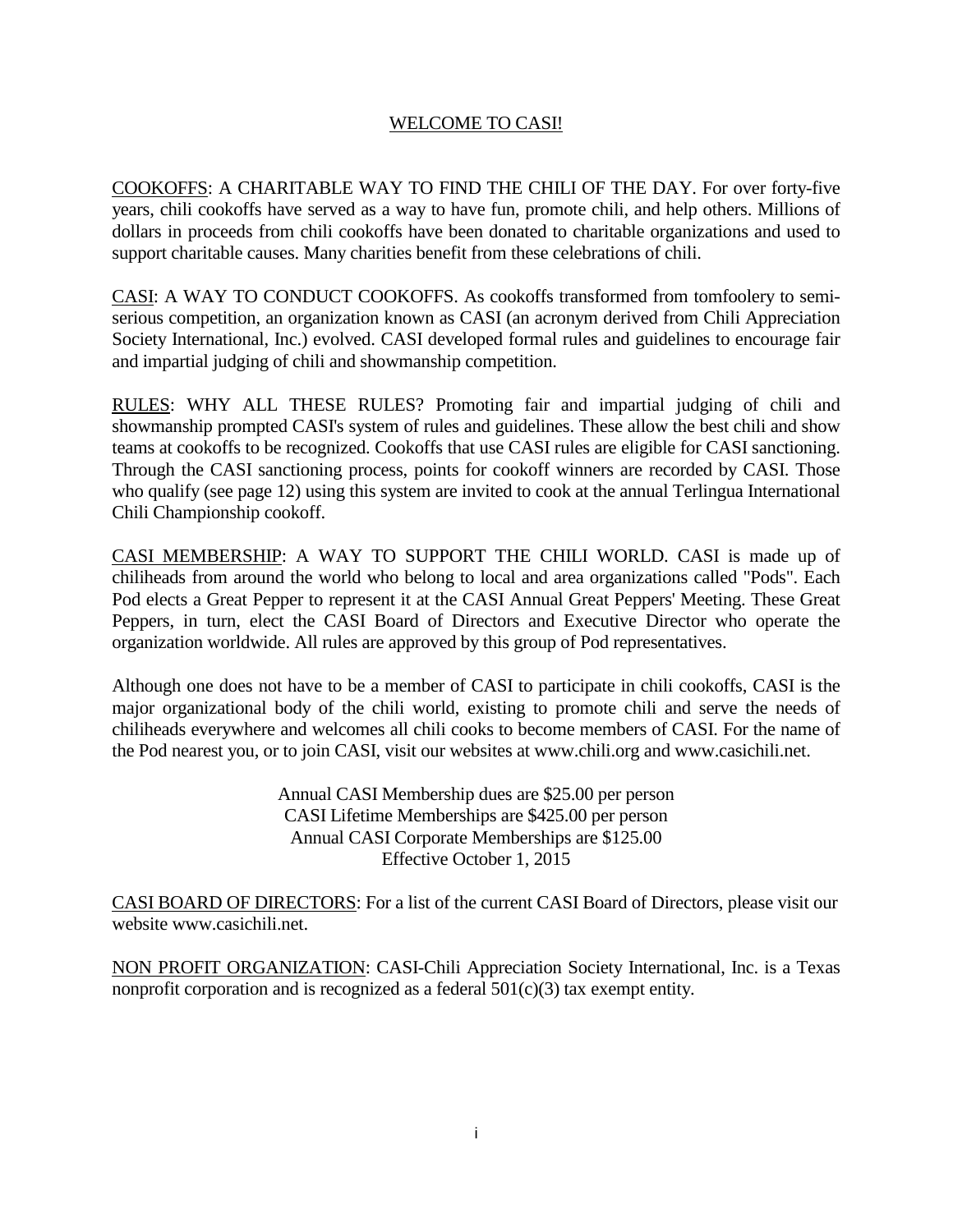# TABLE OF CONTENTS

| <b>RULES</b>   |                                                        | г адс |
|----------------|--------------------------------------------------------|-------|
| $\mathbf{I}$ . |                                                        |       |
| Π.             |                                                        |       |
| Ш.             |                                                        |       |
| IV.            |                                                        |       |
| V.             |                                                        |       |
|                |                                                        |       |
|                |                                                        |       |
| VI.            |                                                        |       |
|                |                                                        |       |
|                |                                                        |       |
|                |                                                        |       |
| VII.           | THE CASI TERLINGUA INTERNATIONAL CHILI CHAMPIONSHIP 11 |       |
|                | <b>GUIDELINES</b>                                      |       |
| VIII.          |                                                        |       |
|                |                                                        |       |
|                |                                                        |       |
|                |                                                        |       |
| IX.            |                                                        |       |
| X.             |                                                        |       |
| XI.            |                                                        |       |
|                |                                                        |       |
|                |                                                        |       |
|                |                                                        |       |
|                |                                                        |       |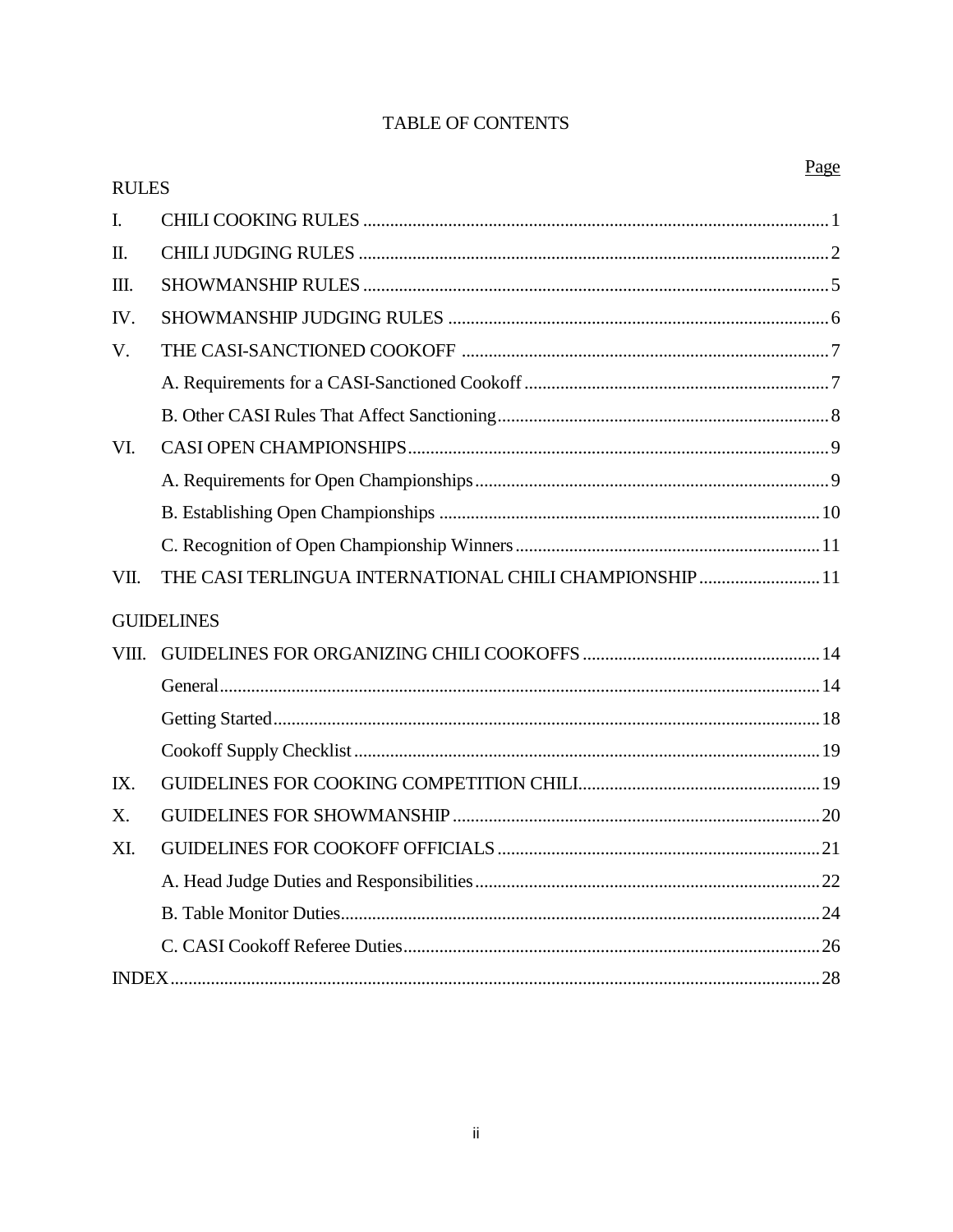This publication of rules and guidelines forms a set of standards that has been discussed and approved by the Chili Appreciation Society International, Inc. (hereafter "CASI") Board of Directors and the Great Peppers, who represent local and area organizations (Pods) made up of chiliheads from around the world. The CASI chili cooking and showmanship rules will be open for amendment every third year at the annual CASI Great Peppers' Meeting. Emergency exceptions may be made by the CASI Board of Directors.

CASI DEFINITIONS - As used in this publication:

- 1. CASI OFFICIAL A CASI official is a director, Regional or Area Referee, a Great Pepper or a designee by one of these officers.
- 2. RULES Regulations that govern the conduct of contestants, the judging process, cookoff sanctioning, and chili championships.
- 3. GUIDELINES Written directions or information that provide assistance for cooks, promoters, and CASI cookoff officials.

CASI RULES govern chili and showmanship competition and judging, sanctioning, and championship cookoffs, and qualifications for the CASI Terlingua International Chili Championship.

CASI GUIDELINES govern actions of cooks, promoters, and officials and provide assistance in presenting a CASI chili cookoff.

The current CASI rulebook is posted on the CASI web page, [www.casichili.net,](http://www.casichili.net/) under the Resources tab.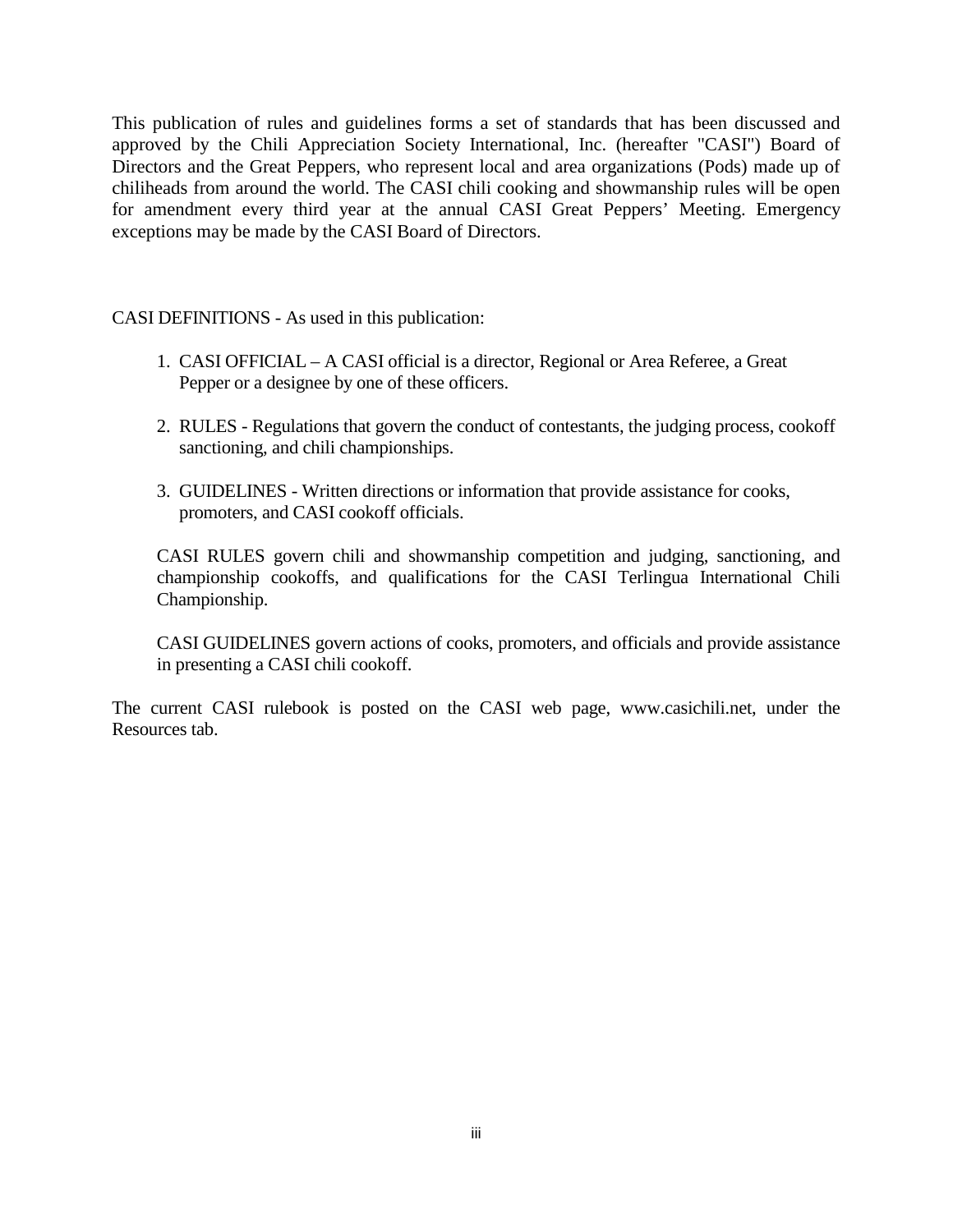# **I. CHILI COOKING RULES**

- A. CHILI COOKED ON SITE All chili must be cooked from scratch on site the day of the cookoff. All chili must be prepared in the open (no cooking in motorhomes, etc.).
	- 1. CHILI COOKED FROM SCRATCH "Scratch" is defined as starting with raw meat. No marinating is allowed. Commercial chili powder is permissible, but complete commercial chili mixes ("just add meat" mixes that contain premeasured spices) are not permitted.
	- 2. NO FILLERS IN CHILI Beans, macaroni, rice, hominy, or other similar ingredients are not permitted.
	- 3. SANITATION Cooks are to prepare and cook chili in as sanitary a manner as possible.
		- a. INSPECTION OF COOKING CONDITIONS Cooking conditions are subject to inspection by the head judge or his/her designee and CASI Referee. Failure to comply is subject to disqualification.
		- b. COOKS MAY HAVE TO TASTE THEIR CHILI At the discretion of the head judge or CASI Referee, chili cooks may be required to remove the lids from their chili cups and taste their chili before turning in for judging. If a contestant refuses, his or her chili will be disqualified.
- B. ONE CHILI PER COOK Each head cook is responsible for preparing one pot of chili that he or she intends to be judged and turning in one judging cup from that pot. No more than one judging sample can be taken from any one pot.
- C. COOKS MUST SIGN NUMBER SLIPS Chili cooks must sign their secret ticket slips in ink with their first and last names at the time cups are issued. A cook will not be eligible to win (place in the top 10), if their secret ticket is unsigned when presented. Cooks must present their signed secret ticket to win.
- D. PROTECT THE JUDGING CUP Once judging cups have been issued, each head cook is responsible for his or her judging cup. Cooks must not remove or tamper with the ticket on the outside of the cups. Any marked or altered cup must be replaced prior to turn-in or it will be disqualified. (See Sections A.4 and 5 for cup replacement.)
- E. FILLING CUPS Cups must be filled to  $\frac{3}{4}$  inch from the top of the cup or to the level designated at the cooks meeting.
- F. CHILI TURN-IN Chili will be turned in at the place and time designated at the cooks meeting or as otherwise designated by the head judge.
- G. PYROTECHNICS No chili contestant may discharge firearms or use any pyrotechnics or explosives at a chili cookoff. Contestants discharging firearms and/or using explosives or other pyrotechnics will be disqualified from the chili cookoff.
- H. PENALTIES Failure to comply with CASI rules will result in disqualification of an individual cook for the cookoff. Decisions of the official(s) are final. In case of disqualification, the CASI official monitoring the cookoff will immediately notify the head cook and give a reason for disqualification. In the event disqualification of a cup of chili occurs after judging has started, it is not necessary that the cook be located or given an explanation for the disqualification.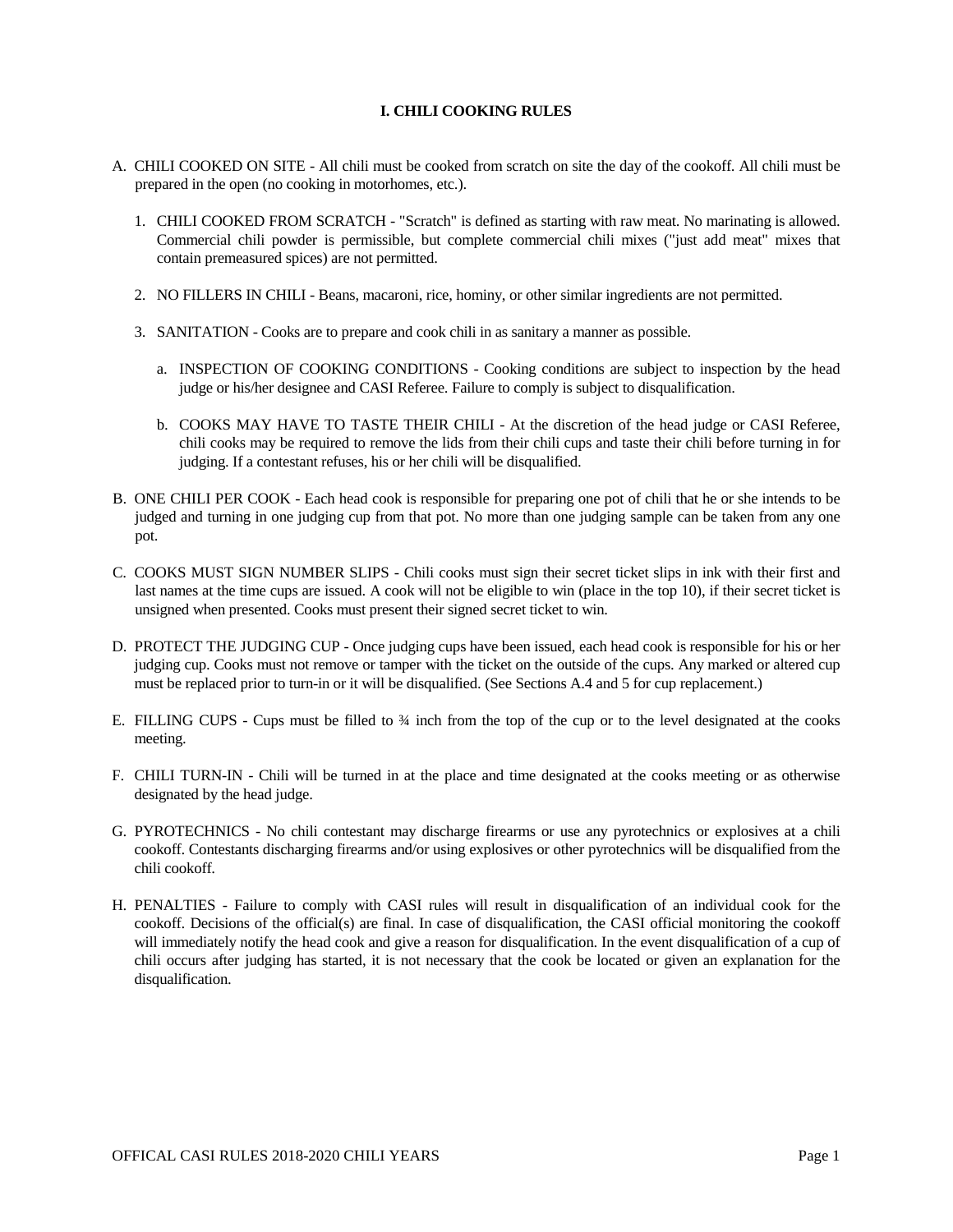# **II. CHILI JUDGING RULES**

- A. JUDGING CUPS All cups must be identical in color, size, and shape.
	- 1. PREPARATION A duplicate set of tickets provided by CASI should be used and attached to cup per guidelines unless tickets do not arrive in time. Commercial two-part tickets may be used, but must stay attached to the cup until the cook removes and signs the ticket.
		- a. PROTECTION Care will be taken by all cup handlers and cooks to avoid damaging cups and/or numbers.
	- 2. SIGN FOR JUDGING CUP Each chili cook must sign the secret ticket slip in ink with first and last name at the time the judging cup is issued and initial official Entrants List that cup was received.
	- 3. TAMPERING Any cup that appears to have been marked or altered will be referred to the head judge for a ruling concerning disqualification.
	- 4. DAMAGED CUP If a cup is damaged, a replacement cup can be obtained from the head judge only after the head cook turns in the damaged cup and both tickets. (The head cook must sign the replacement cup ticket at the time of replacement in front of the Head Judge.)
	- 5. LOST CUP If a contestant loses a cup or ticket, a new cup and ticket can be issued. In this case, the head judge must sign the new secret ticket. NOTE: If the number of cups turned in exceeds the number of head cooks registered, the original ticket held by contestants with lost cups become invalid.
- B. CHILI JUDGES Judging will be done using preliminary and final judges, and, when applicable, intermediate level judges. (Five (5) or six (6) judges per table are suggested for all levels below final. The final table should have ten (10) or more judges, but must have a minimum of five (5); the number should be at the discretion of the head judge.) Judges must be adults (18 years or older).
	- 1. PRELIMINARY JUDGES Head cooks or knowledgeable cooking team members may serve as judges on all levels except the final table. The cookoff promoter is encouraged to make every effort to have public judging of the chili.
	- 2. INTERMEDIATE LEVEL JUDGES Intermediate level judges must not have been preliminary judges.
	- 3. FINAL JUDGES Final judges must abstain from tasting chili prior to judging. Final judges must not be associated with any cook at that cookoff (*e.g.*, one spouse cooking and the other spouse judging; member of cooking team judging if another member of same team is cooking).
- C. LEVELS OF JUDGING At each level of judging prior to the final table, judging cups must be divided equally among the tables. At least 50% (one half) of the chilis in each level of judging must pass to the next level of judging. A number larger than 50% may be used, but never less than 50%.
	- 1. PRELIMINARY After judging, a minimum of 50% (one half) of the chilis must progress from each preliminary table to the next level of judging. At cookoffs with fifteen (15) to twenty (20) cooks, preliminary judging may be omitted and all chilis may proceed to final judging.
	- 2. INTERMEDIATE LEVEL(S) At cookoffs where more than twenty chilis would be on the final table, additional judging levels will be used.
	- 3. FINAL Chili will progress from the prior tables so that the final table will begin with no fewer than fourteen (14) chilis and will be limited to approximately twenty (20) chilis, as determined by the head judge. In cookoffs with more than 100 cooks, the final table will have an adequate representation of the chilis to be judged as determined by the head judge.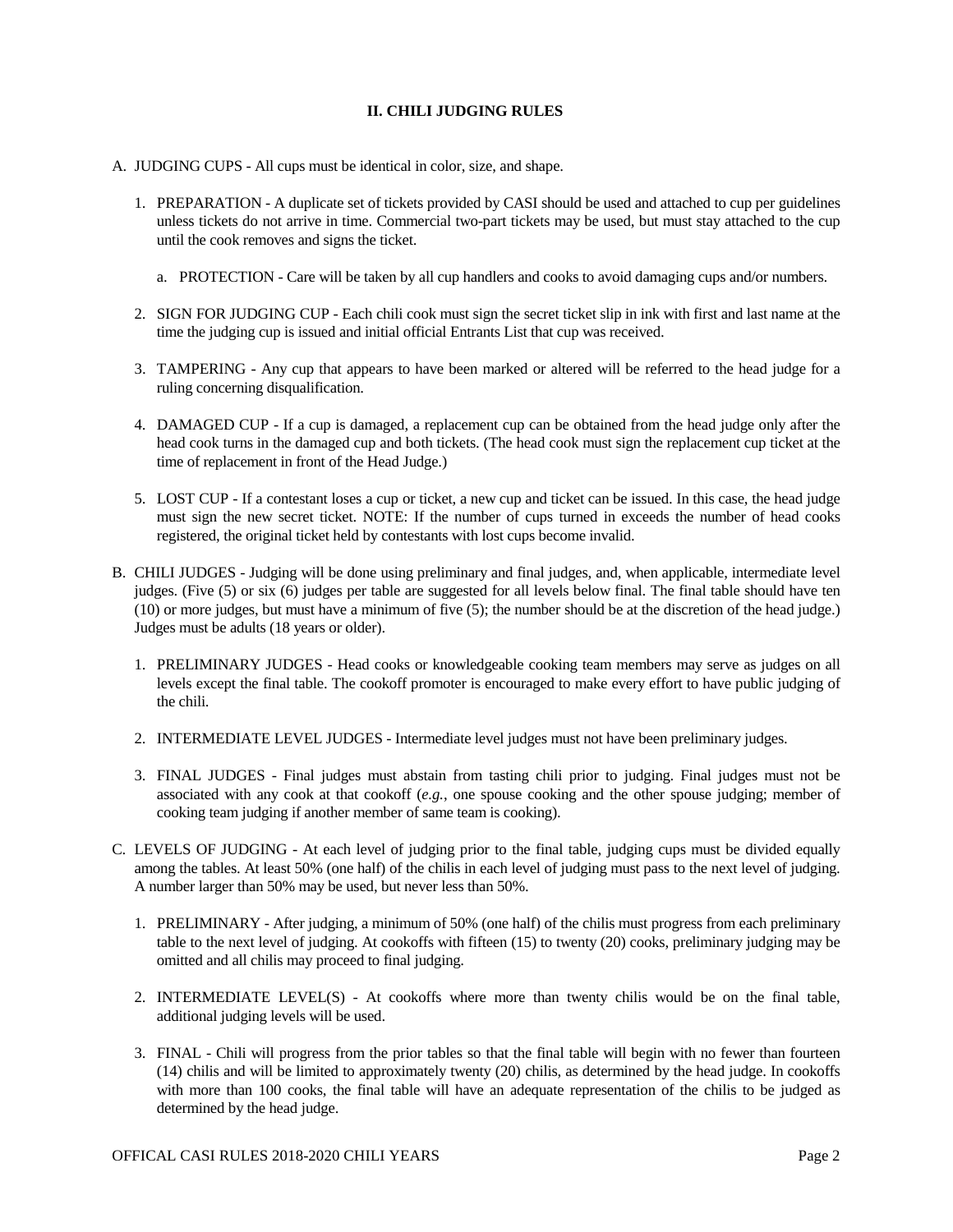- 4. TIES Tie scores in the predetermined number of chilis that come off the preliminary or intermediate level judging tables will not be broken. Ties are to be passed on for further judging. Only ties on the final table will be broken. (See Section II.F.2).
- D. JUDGING CRITERIA AND SCORING A single score takes into consideration the five criteria for scoring chili:

Aroma Red Color Consistency Taste Aftertaste

- 1. SCORING Each cup of chili will be scored on its own merits with a whole number from 1 to 10, 10 being the highest. No pluses  $(+)$ , minuses  $(-)$ , fractions  $(½)$ , or decimals  $(.5)$  will be taken into consideration.
- 2. EACH CHILI MUST BE SCORED If a judge determines (by aroma, consistency, and/or color) that he/she does not want to taste a chili, that chili still must be given a score.

# E. JUDGING THE CHILI

- 1. JUDGING SHEETS The CASI official Judging Sheet included in the official CASI packet must be used for judging. (Ample copies of Judging Sheets for preliminary, intermediate levels, if needed, and final judging, as well as tallying, must be available.)
- 2. TURN-IN TIME All judging begins at the same time. No chilis will be accepted after judging commences. Contestants must be notified at the cooks' meeting of the turn-in time.
- 3. CHECKING IN JUDGING CUPS As cups are turned in, judging official(s) will place cups in boxes or insulated containers large enough to hold at least twelve (12) chilis per container. These boxes or insulated containers must have sufficient height to be above the tops of the chili cups or be covered at all times while in use, except when chilis are being taken in or out.
- 4. RANDOMLY SELECT CUPS FOR JUDGING The head judge will designate an official or officials (*e.g.*, table monitors) to remove and randomly mix the cups of chili taken in prior to presentation to the tables for judging.
- 5. NUMBER THE CUPS After the number of chilis per judging table has been determined, an official will mark a judging designation (letter and number) on the side of each judging cup. This process will continue until all cups turned in are properly marked and taken to the appropriate judging tables. (Example: With three judging tables A, B, and C, cups are marked A1, A2, ..., B1, B2, ..., C1, C2, ..., etc. NOTE: The secret number taped to the side of the cup will remain unknown to the judges and official(s) writing the judging numbers on the cup sides.)
- 6. RENUMBER THE CUPS AFTER EACH LEVEL OF JUDGING The judging designations (letter and number) on the cup sides must be changed at each level of judging. After each table has been tallied and the higher scoring chilis identified and removed for the next level of judging, each table monitor will immediately mark a large, highly visible "X" on the side and on the lid of each judging cup not forwarded to the next level of judging. Chilis to progress to the next level will be marked by an official in the above-prescribed manner.
- 7. TABLE MONITORS Each judging table will have a knowledgeable table monitor to instruct judges, control table talk, answer questions, and enforce CASI judging rules. Discussion of the chili will not be permitted at judging tables.
	- a. DISQUALIFICATION OF CHILI Any questions regarding disqualification of a chili will be directed to the head judge (and then to the CASI Referee if unresolved by the head judge) by the table monitor for a final decision.
	- b. INSPECTION OF CUPS It is the responsibility of table monitors especially on the preliminary tables to remove each lid, look at the chili, and check each cup for interior marks and fillers before placing the chili on the table for judging.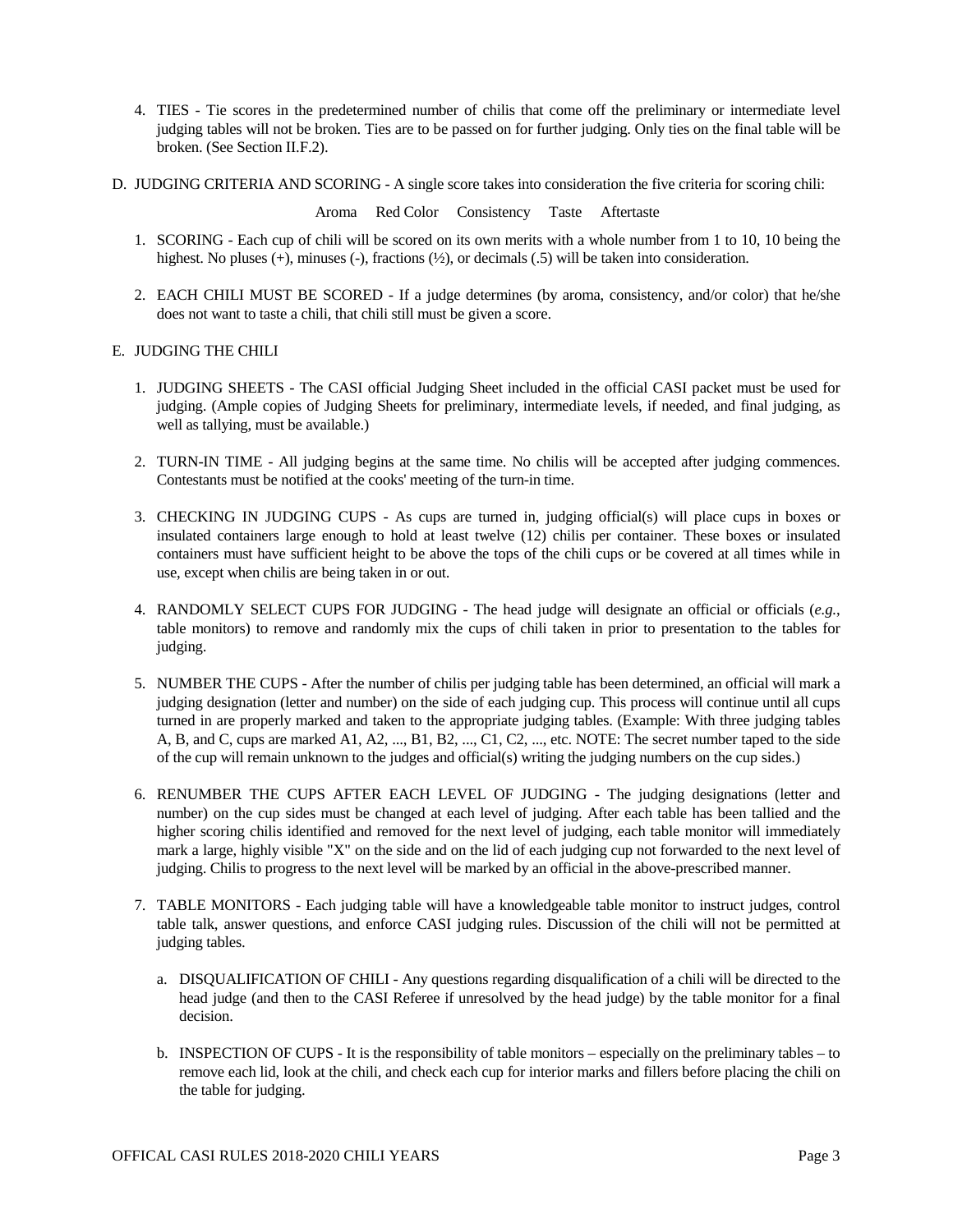- c. CHECK COMPLETENESS OF JUDGING AND SCORE SHEETS Table monitors will insure that each judge at the table has judged and scored each chili before releasing the judges. Table monitors also will insure that each judge signs his/her judging sheet before releasing the judges.
- 8. TASTING CHILI Beverages and bite-sized snacks (*e.g.*, crackers, cheese, celery, grapes, etc.) must be supplied to judges to allow them to cleanse their palates between tastes of chili.
	- a. SANITATION A new spoon must be used for each taste of chili.
	- b. RETASTING A CHILI A judge may not re-taste a chili after it has been passed to the next judge.
- 9. NO SMOKING Smoking is not allowed in the judging area during the chili judging process. The judging process begins with the arrival of chili for turn-in and ends when the final tally is completed and the winning cups have been marked for transport to the announcement area.
- 10. TINTED EYEWEAR Tinted eyewear is not allowed while judging chili unless prescribed. If a judge is allowed to have tinted eyewear, it must be worn during the entire judging process.

#### F. TABULATING RESULTS

- 1. TABULATE IN OBSERVABLE AREA Tabulation must be done in an area designated for tabulating that provides accessibility to observers and protection for judging sheets and computer equipment (if used). The head judge and/or CASI cookoff Referee will observe tabulation, which must be done by two (2) or more persons. The chili receiving the highest score will be the winner, placing in reverse order to tenth place for CASI points.
	- a. CASI COMPUTER TALLY PROGRAM CASI's computer tally program will be used when possible to reduce time and errors in calculating scores. The program enables entry, addition and random tie breaking of chili scores. A copy of this program is available through CASI, and is located on the CASI web site at [www.chili.org](http://www.chili.org/) and choose the Resource Center tab.
	- b. MANUAL TABULATION Use two or more persons to do line addition for each chili (*i.e.*, all scores for chili 1, all scores for chili 2, etc.).
- 2. TIE BREAKING (FINAL TABLE) All final judges' sheets will be used for tabulating results. If ties result, one judging sheet will be chosen at random to break the ties. If ties are still present, a second sheet will be chosen at random for tie breaking of remaining tied scores. A third or fourth sheet will be used to further break ties.

A tie breaking panel of three judges, who meet the criteria for final judges and who have not judged that day, may also be used.

At TICC, for ties involving  $1<sup>st</sup>$  place chili, ties will be broken using a tie-breaking panel of three judges who meet the criteria for final judges and who have not judges that day. It is recommended that ties be broken in this manner at State, Regional, International and other automatic qualifying cookoffs.

- 3. MARKING WINNING CUPS When the winning cups have been determined, the place/order of finish must be marked in a manner not to be confused with a prior judging number (*e.g.*, "1<sup>st</sup>", "2<sup>nd</sup>", etc.) on both the cups and the lids.
- G. ANNOUNCING WINNERS The top ten (10) or more chili winners and the top three (3) or more showmanship winners must be announced in reverse order of finish  $(e.g., 10^{\text{th}}, 9^{\text{th}}, 8^{\text{th}}, ..., 3^{\text{rd}}, 2^{\text{nd}}, 1^{\text{st}})$ . It is preferred that winners be announced within 30 minutes of the completion of final judging.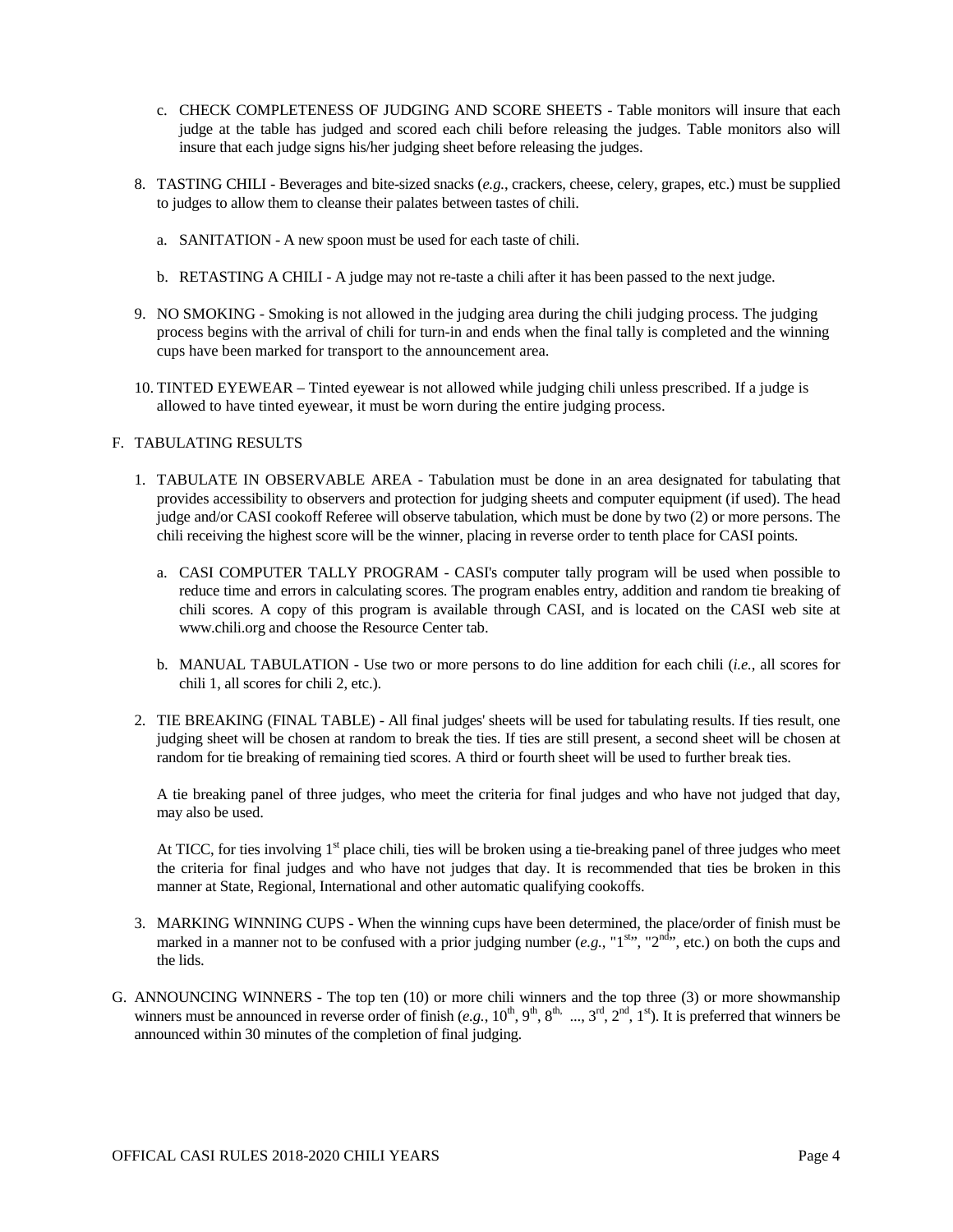- 1. METHOD OF ANNOUNCING Winning chili numbers will not be revealed until announcement of winners. At that time, the ticket with the secret number that is affixed to the outside of each cup will be removed and passed to the announcer. (Persons announcing, monitoring judging, or refereeing may cook if they so choose; however, if cooking that day, they must appoint persons who did not cook to fulfill their duties during the announcement of the winners.)
- 2. CLAIMING AWARDS Upon the announcement of the winning numbers on a ticket, cooks must present the signed ticket with the matching numbers to claim awards and points as sanctioned by CASI.
- 3. ANNOUNCE FINALISTS The numbers of all chilis reaching the finals (and intermediate level(s)) may be announced and/or posted upon the completion of the announcement of all winners.
- H. RECORDING WINNERS Chili and showmanship winners' names and addresses will be recorded on an official CASI Results Sheet and mailed to CASI for sanctioning points to be awarded. (See Section V.A.6.a.)

# **III. SHOWMANSHIP RULES**

- A. SHOWMANSHIP ENTRIES To be judged, contestants must declare their intention to compete in show at least thirty (30) minutes prior to the start of showmanship. This may be done when signing for the chili judging cup.
	- 1. SHOW TEAMS ALSO MUST ENTER CHILI Showmanship teams must have a minimum of one cook entered in the chili competition in order to qualify for showmanship points. The show team captain must be present during showmanship.
	- 2. ONE NAME PER SHOW TEAM Showmanship teams must enter all cookoffs in a chili year under one name and with one mailing address in order to avoid confusion in the recording of showmanship points. Team names may change at the beginning of the chili year.
- B. PERFORMANCE OF SHOWMANSHIP Hired professional performers will not be allowed in showmanship competition.
	- 1. PERFORMANCE Showmanship teams must be limited in their activity so as not to interfere with the other contestants. Traveling (moving around the cooking area) is allowed, and traveling show teams will be judged while traveling.
	- 2. SHOW STANDARDS Nudity and lewdness are banned from showmanship. Intentional use by any contestant will result in disqualification of that team.
	- 3. NO INTERFERENCE WITH SHOW There will be no outside entertainment or interference (*e.g.*, bands, performances, etc.) with showmanship during the showmanship period.
	- 4. AMPLIFICATION Decisions on volume and interference with adjacent show teams are at the discretion of the head show judge, head judge, and/or CASI official monitoring the cookoff. Failure to comply with an official's request to reduce volume or refrain from otherwise interfering with another show team will result in disqualification of that team.
	- 5. PYROTECHNICS No showmanship contestant may discharge firearms or use any pyrotechnics or explosives at a chili cookoff. Contestants discharging firearms and/or using explosives or other pyrotechnics will be disqualified from the chili cookoff.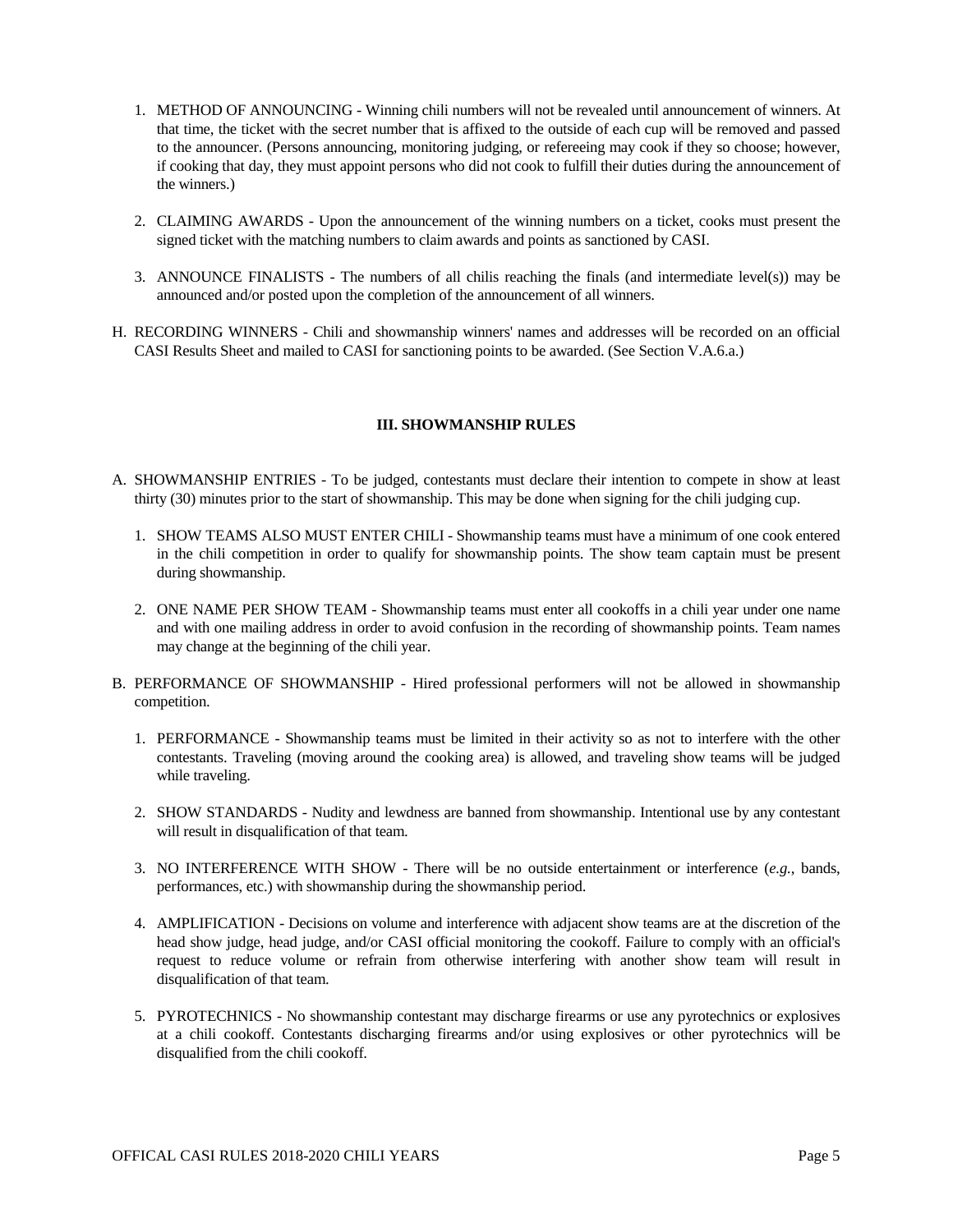- 6. ALCOHOLIC BEVERAGES Show teams will not distribute alcoholic beverages to anyone at the cookoff during the show period. If a show team does not comply with this provision, it will be disqualified from the showmanship competition.
- C. PENALTIES Failure to comply with CASI rules is subject to disqualification of the individual show team for that cookoff. In the case of disqualification, the CASI official monitoring the cookoff, head judge, or head showmanship judge immediately must notify the show team captain and give a reason for the disqualification. Decisions of the official(s) are final.

# **IV. SHOWMANSHIP JUDGING RULES**

- A. SELECTION OF SHOWMANSHIP JUDGES Every effort should be made to solicit non-chili cooks for showmanship judging. Show judges must not be associated with any show team at the cookoff (*e.g.*, one spouse showing and the other spouse judging).
	- 1. INSTRUCTING JUDGES Every showmanship judge must be given an explanation of the judging criteria and scoring for showmanship.
	- 2. ANONYMITY OF JUDGES Showmanship judges must remain anonymous to everyone during the judging. Showmanship judges' scores may be revealed after results are announced.
- B. SHOWMANSHIP JUDGING CRITERIA AND SCORING A single score takes into consideration five criteria for showmanship:

Theme Costume Booth set up Action Audience appeal

- 1. SCORING Each showmanship team will be scored on its own merits with a whole number score from 1 to 10, 10 being the highest. No pluses (+), minuses (-), fractions (½), or decimals (.5) will be taken into consideration.
- 2. JUDGING SHEET The official CASI Showmanship Judging Sheet included in the official CASI Rules Packet must be used for judging. (Ample copies must be made for showmanship judging.)
- C. SHOWMANSHIP PERIOD For cookoffs with six (6) or fewer showmanship entries, the showmanship performance period will last one (1) hour during the cookoff. For cookoffs that have more than six (6) showmanship entries, the showmanship performance period will last two (2) hours during the cookoff. Regardless of the number of entries, showmanship will end at least thirty (30) minutes prior to chili turn-in or not begin until at least thirty (30) minutes after chili turn-in, and must run continuously during that period.
	- 1. ADVERSE CONDITIONS Under unusual conditions (severe weather such as rain, snow, extreme heat/cold, etc. or because of lack of public attendance), cookoffs with twelve (12) or fewer show teams may shorten the showmanship period with the approval of the CASI cookoff official or head show judge, all show teams competing, and the cookoff promoter. Care must be taken to insure enough time to complete show judging.
- D. SHOW AREA Show teams will be judged at their cook sites and while traveling around the cookoff, if applicable.
- E. IDENTIFICATION Entrants' identification must be "rodeo style" numbers or 8½" x 11" block-lettered cards. Traveling teams must attach or carry identification in a highly visible location. If identification is to be affixed to a booth, it must be placed where it can be seen above a crowd. All judges must use the identification number or letter in lieu of show team or team member names.
- F. RECORDING WINNERS The names and addresses of all showmanship winners will be recorded on an official CASI Results Sheet and mailed to CASI for sanctioning points to be awarded. (See Section V.A.6.a.)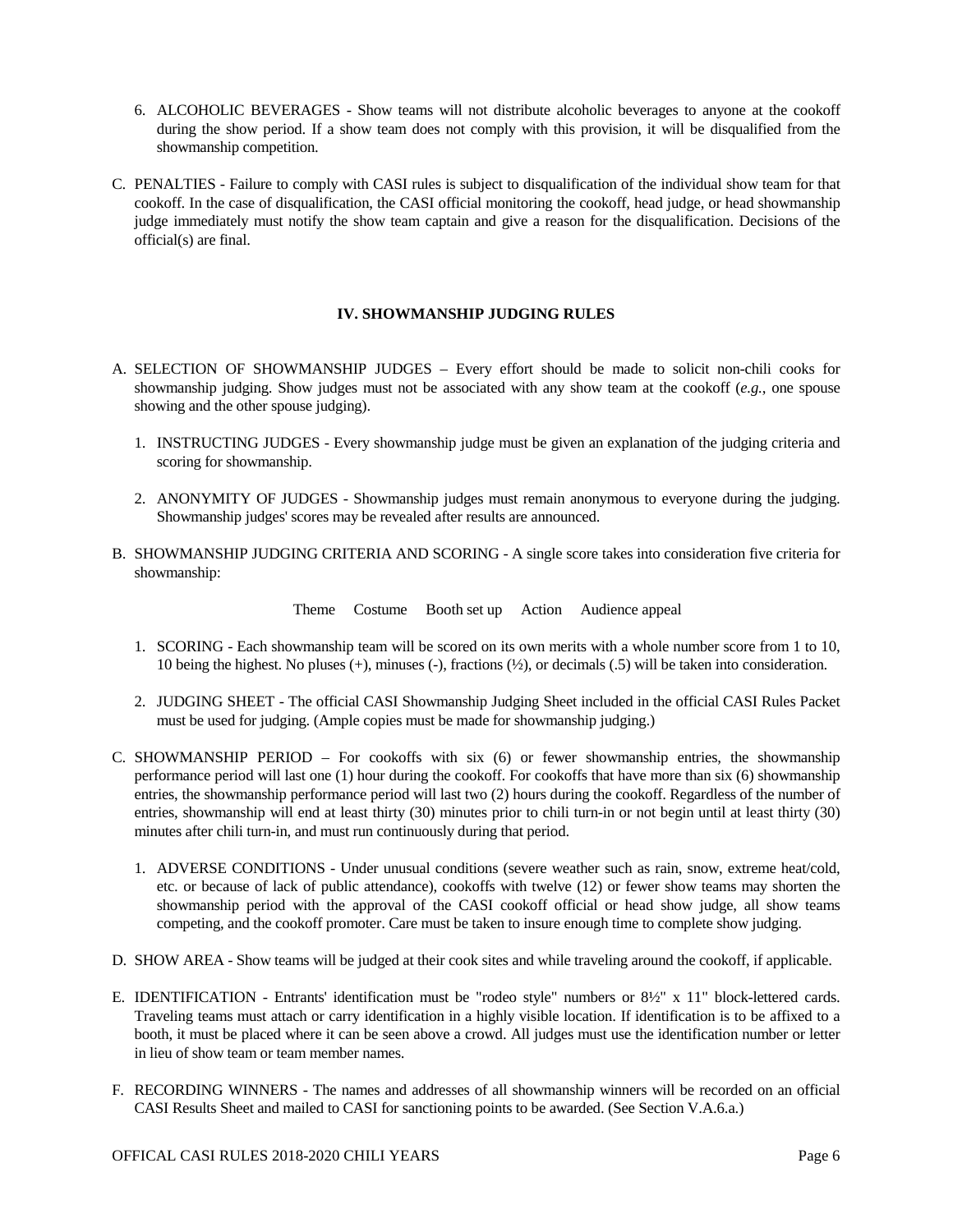# **V. THE CASI-SANCTIONED COOKOFF**

Sanctioning of a chili cookoff by CASI insures that the cookoff was conducted using a set of rules that has evolved to meet the high standards required in a fair and impartial judging of chili and showmanship. These standards (CASI rules) are requirements that must be met in order to be eligible for CASI sanctioning.

## A. REQUIREMENTS FOR A CASI-SANCTIONED COOKOFF

To be eligible for CASI sanctioning, a cookoff must meet the following CASI requirements:

- 1. OBTAIN A CASI REGISTRATION/RULES PACKET It is the responsibility of the cookoff chairman to obtain an official CASI Registration/Rules Packet including official CASI forms. This packet is available through CASI Upcomings. (See inside of front cover.)
- 2. PUBLICIZE COOKOFF All cookoffs must be publicized in the *Terlingua Trails* in the month prior to the entrance deadline, or be approved and appear in the CASI website cookoff calendar 30 days prior to the date of the cookoff. Cookoffs may also be advertised in other media. All cookoffs must be advertised as using "CASI rules" only. Any cookoff during month of September not publicized in the above manner will be guilty of a flagrant violation.

RESTRICTIONS - Any cookoff restrictions (e.g., ground meat only, entry date different from cookoff date, limit on number of entries, local ordinances, etc.) must be clearly stated in all forms of publication. CASI Referees will not be responsible for enforcing local ordinances (e.g., no propane stoves, no open fires, must cook in enclosed area, etc.). Enforcement will remain the responsibility of the cookoff promoter.

- 3. FOLLOW CASI RULES All CASI chili, showmanship, and judging rules must be followed as defined in the current CASI Rules Book.
- 4. HAVE A CASI REFEREE ON SITE All cookoffs seeking CASI sanctioning must have on site a CASI Regional Referee, CASI Area Referee, CASI Great Pepper, CASI official, or an authorized CASI representative of one of the above. It is the responsibility of the cookoff chairman to contact the CASI Regional Referee responsible for the location in which the cookoff is held or to contact the CASI Executive Director who can appoint a CASI representative for the cookoff.
	- a. OFFICIAL MUST SIGN RESULTS SHEET The designated CASI official must sign the Results Sheet before it is submitted to CASI for cookoff sanctioning. The designated CASI official and/or the CASI Regional Referee will send the Results Sheet to CASI.
	- b. REFEREE AS CONSULTANT The CASI official shall attend the cookoff as a consultant only and is not responsible for running the cookoff.
- 5. HAVE REQUIRED NUMBER OF ELIGIBLE COOKS PRESENT AND COOKING The number of cups of chili, turned in for judging by cooks who were present and cooking, required to sanction a cookoff is fifteen (15), regardless of the number of state cookoffs in any given chili year. At Regional, National and International Championships, a minimum of twenty-five (25) cups of chili, turned in for judging by cooks who were present and cooking (See Section VI.A.3.) The CASI official at each cookoff will verify the minimum number of cooks required for sanctioning at that event.
	- a. OPEN TO MINIMUM NUMBER OF ENTRIES All sanctioned cookoffs must be open to at least fifty (50) cooks.
	- b. AGE OF COOKS All cooks must be at least eighteen (18) years of age as of the cookoff date.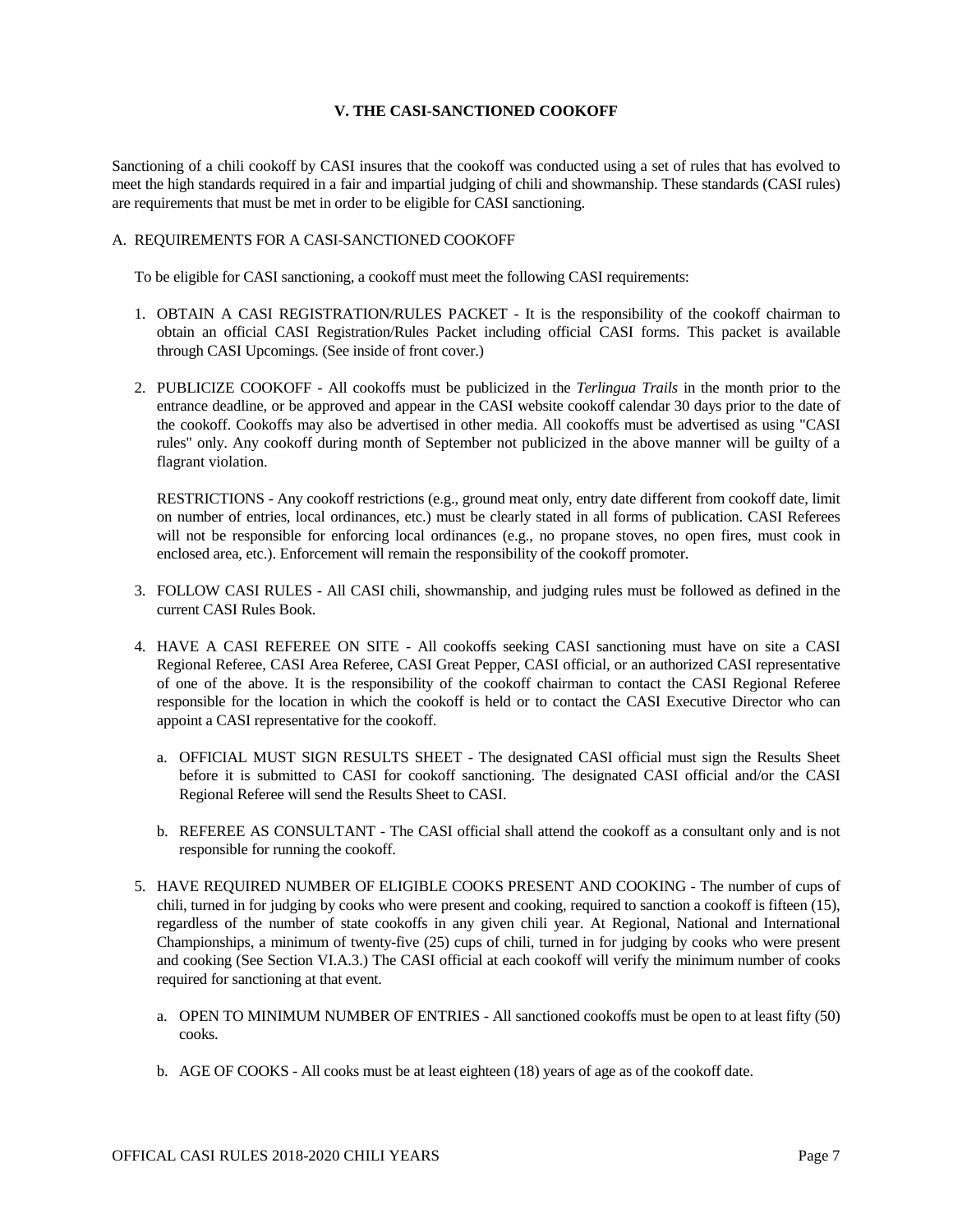- 6. SEND RESULTS SHEET, OFFICIAL CHILI ENTRANTS LIST, OFFICIAL SHOW TEAM ENTRANTS LIST, AND FEES TO CASI WITHIN 30 DAYS - The CASI official for the cookoff must forward the chili and show team entrants lists, complete with names and addresses, official CASI Results Sheet, as well as four dollars (\$4.00) for each cook entered in each cookoff to CASI (*e.g.*, 38 cooks entered, send CASI \$152.00 along with the Results Sheet and entry list), plus twenty-five dollars (\$25.00) for the cookoff registration fee.
	- a. PAPERWORK To apply for sanctioning, the CASI official must send to the CASI TallyMaster: (See inside of front cover.)
		- 1) The signed CASI Official Results Sheet listing in the order of finish the names and mailing addresses of the top ten (10) chili winners and the top three (3) showmanship winners. The number of chilis presented for judging must be indicated on the Results Sheet. (One additional completed Results Sheet may be given to the CASI Referee for recordkeeping.)
		- 2) One copy of the complete Official Chili Entrants List of cooks including name and mailing address.
		- 3) One copy of the complete Official Show Team Entrants List including name and mailing address.
		- 4) A check or money order made payable to CASI for four dollars (\$4.00) per cook, plus twenty-five dollars (\$25.00) for cookoff registration.
	- b. SEND PAPERWORK AND FEES WITHIN 30 DAYS Paperwork and fees must be sent to CASI by the CASI official within thirty (30) days. (If it is incomplete – *i.e.*, lack of official's signature, fees, etc. – it will be returned to sender.) Failure to submit complete paperwork within thirty (30) days after the completion of the cookoff could result in the suspension of the cookoff (at the discretion of CASI) for two years; cookoff points may be awarded at the discretion of CASI.

# B. OTHER CASI RULES THAT AFFECT SANCTIONING

- 1. COOKOFFS TO BE OPEN Cookoffs shall be open to all persons meeting gender, registration fee, and deadline requirements. No individuals or teams can be barred from cooking in a CASI cookoff without a majority vote of the combined body of the Great Peppers and Directors. This shall not preclude the removal of individuals or teams who violate laws and/or ordinances at a cookoff.
- 2. NO CASH PRIZES CASI rules prohibit the sanctioning of any cookoff giving cash prizes for chili cooking or showmanship. Regional, National, International and State Championship cookoffs may award recognized champions expense money to travel to the CASI Terlingua International Chili Championship cookoff and CASI may request proof that this money was used for expenses.
- 3. MULTIPLE COOKOFFS ON ONE SITE Only one cookoff will be held at any site on any one day. (Exception: Men's and Women's State Championships may be held on the same day at one site.) When Men's and Women's State Championship cookoffs are scheduled at one site on the same day or when cookoffs at the same site are scheduled on consecutive days, each cookoff must benefit a different charity. (For example, two cookoffs scheduled on a consecutive Saturday and Sunday must benefit two different charities; three cookoffs scheduled over a three-day weekend must benefit three different charities. Men's and Women's State Championship cookoffs held at the same site on the same day must benefit two different charities.)
- 4. CONSECUTIVE COOKOFFS ON ONE SITE When cookoffs at the same site are scheduled for consecutive days, the same charity may benefit from each cookoff. (Exception: A cookoff being held consecutively with a State, Regional, National Open, or International Championship cookoff must benefit a different charity. For example, when a cookoff is held the day after a State Championship, the cookoff cannot benefit the same charity as the championship.)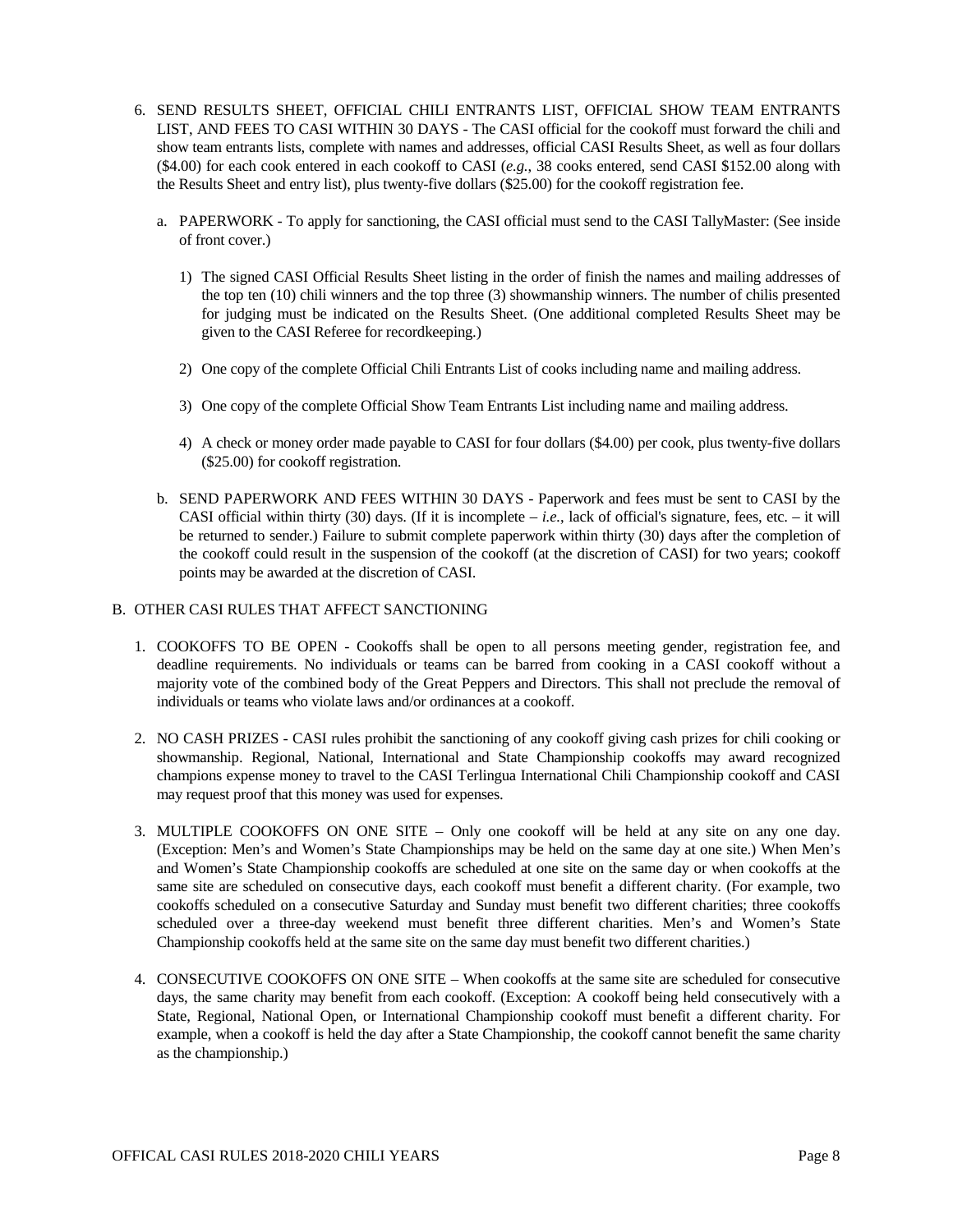- 5. CHILI COMBINED WITH OTHER COOKOFFS Other cookoffs (*e.g.*, beans, barbecue, gumbo, etc.) can be held in conjunction with a CASI cookoff provided CASI rules are followed for the chili cookoff and separate judging and turn-in for the chili cookoff are maintained.
- 6. FAILURE TO COMPLY WITH CASI RULES Any cookoff that fails to comply with CASI rules will receive a reprimand or be placed on probation or suspension.
	- a. MINOR INFRACTIONS A minor infraction will result in a reprimand letter from the Executive Director to the cookoff promoter and Regional Referee for that region. A more serious infraction will receive probation for one year. This probation will be published in the *Terlingua Tra*ils. The fact that the cookoff is on probation also must be stated in the next year's entry forms and in all advertising for that cookoff. The CASI official refereeing the next year's cookoff must certify on the Results Sheet that all CASI rules have been followed in order for the probation to be lifted. Participants will not be penalized and will receive points for the CASI Terlingua International Chili Championship even though the cookoff is reprimanded or placed on probation.
	- b. FLAGRANT VIOLATIONS A cookoff in flagrant violation of the rules will receive a suspension of two (2) years. That sponsor or individual and location will not be recognized by CASI for sanctioning during the suspension period. Offenders will be published in the *Terlingua Trails*. It will be determined on an individual basis whether cooks will receive points or if points will be disallowed for a cookoff wherein a flagrant violation has occurred.
- 7. PROTESTS Any person, other than a CASI official, who protests a cookoff for any infraction of the rules will submit a written protest accompanied by a \$20 check made payable to CASI to the Executive Director within fifteen (15) days of the cookoff. After investigation of the protest, funds will be returned to the individual filing the protest if the infraction is deemed sufficient to warrant probation for the cookoff.

# C. COOKIN' FOR CASI

1 COOKIN' FOR CASI – To be sanctioned as a "Cookin' for CASI" event, the cookoff must be advertised as such, and all proceeds, after expenses, must be donated to CASI. All applicable CASI rules for sanctioning must be followed.

# **VI. CASI OPEN CHAMPIONSHIPS**

#### A. REQUIREMENTS FOR OPEN CHAMPIONSHIPS

- 1. CASI RULES APPLY Rules for sanctioning CASI cookoffs must be observed at all open championships.
- 2. OPEN A State, Regional, National, or International Championship must be unlimited to the number of cooks that may enter.
- 3. NUMBER OF COOKS At Regional, National and International Championships, a minimum number of twenty-five (25) cups of chili must be turned in for judging for cooks who were present and cooking. (one entry per individual per cookoff). State Championships require the same number of cups of chili turned in for judging as is required for all other CASI-sanctioned cookoffs. (See Section V.A.5.) For State men's championships, the required minimum number of cups of chili turned in for judging must be prepared by male cooks who were present and cooking; conversely, for State women's championships, the minimum number of cups must be prepared by female cooks who were present and cooking. All cooks must be eighteen (18) years of age as of cookoff date.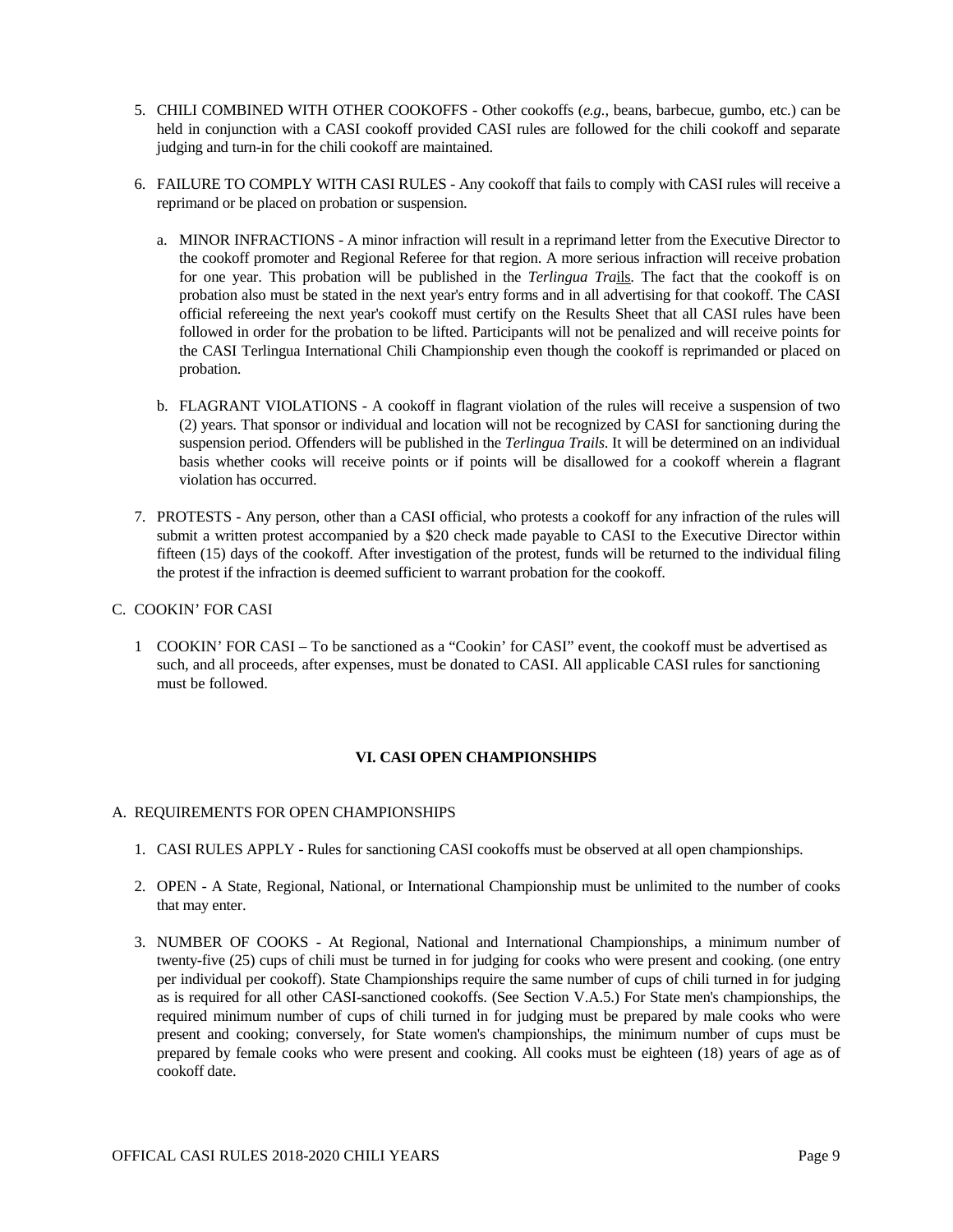- 4. REFEREES State, Regional, National and International Championships must have a CASI Regional Referee, CASI Great Pepper, or CASI designated official as head judge to be responsible for the judging process. Open Championships must also have a CASI Referee (aside from the head judge) to fulfill the duties as outlined under CASI COOKOFF REFEREE DUTIES (*See* Page 25).
- B. ESTABLISHING OPEN CHAMPIONSHIPS All CASI Open Championships must be approved by CASI. Approval must be prior to any advertising implying a CASI-affiliated Open Cookoff.
	- 1. STATE MEN'S AND WOMEN'S OPEN CHAMPIONSHIPS In addition to a State Championship, separate state men's and women's open championships may be applied for at the Annual CASI Great Peppers' Meeting. A Pod or Pods in a state not having currently recognized men's and/or women's open championship, but where the state was recognized as a 12-point state in the prior cooking year, may apply for CASI approval. The state involved must maintain the minimum requirements of being recognized as a 12-point state for continuance of a state open championship. (Any state falling below the required 12-point level, exclusive of the men's and/or women's state open championships, would have a one year probation period to meet the initial requirements for a men's and women's state open championship. If the initial requirements are not met during this one-year probation period, then the men's and women's open championship would not be recognized until the initial requirements for a state open championship were met; the Pod or Pods in the state then could reapply at the Annual CASI Great Peppers Meeting.)
	- 2. REGIONAL CHAMPIONSHIPS A Regional Open Championship should be a high-profile prestigious event drawing the attention of the public and media that will bring positive exposure for CASI and the cookoff charity. Any Regional Open cookoff that has been in existence before 2008 should be grandfathered to the existing rule VI.B.2. These cookoffs should be listed in the rule book as recognized opens. Any ROC not meeting the 5 year requirement must follow the existing rules. Presently those CCO's are the Three-I, 4-Corners, Midwest, Southwest Open, Tri-State Open, Mid-South Open.
		- a. APPLICATION A Regional Open Championship may be requested by submitting an application to the CASI Executive Director.
			- 1) APPLICANT A Regional Open must be applied for by a participating pod.
			- 2) DEADLINE Application must be received no later than 120 days prior to the event.
		- b. APPROVAL A Regional Open Championship will be voted on by the CASI Board of Directors upon recommendation by CASI Executive Director and regional Great Peppers, after review by the Events Committee, based on the following criteria:
			- 1) REGION A Region must have defined areas but does not have to be bound exclusively by state lines.
			- 2) POD REQUIREMENT Region must have a minimum of two (2) CASI-recognized Pods.
			- 3) COOKOFF REQUIREMENTS Each region must include fifteen (15) CASI cookoffs in the prior year.
		- c. REGIONAL REQUIREMENTS Region involved must maintain the minimum requirements of application for continuance of a Regional Open Championship. Any region falling below the minimum requirements may reapply when those standards have been met.
		- d. TRAVELING Regional Opens may travel. Rotation would be determined by local organizers.
		- e. ONE PER YEAR No region may be the site of more than one Regional Open Championship per chili year.
	- 3. NATIONAL OPEN CHAMPIONSHIP The National Open Championship may be held anywhere in the Continental United States. Approval of the National Championship shall be made by the CASI Board of Directors upon the recommendation of the CASI Events Committee and Executive Director.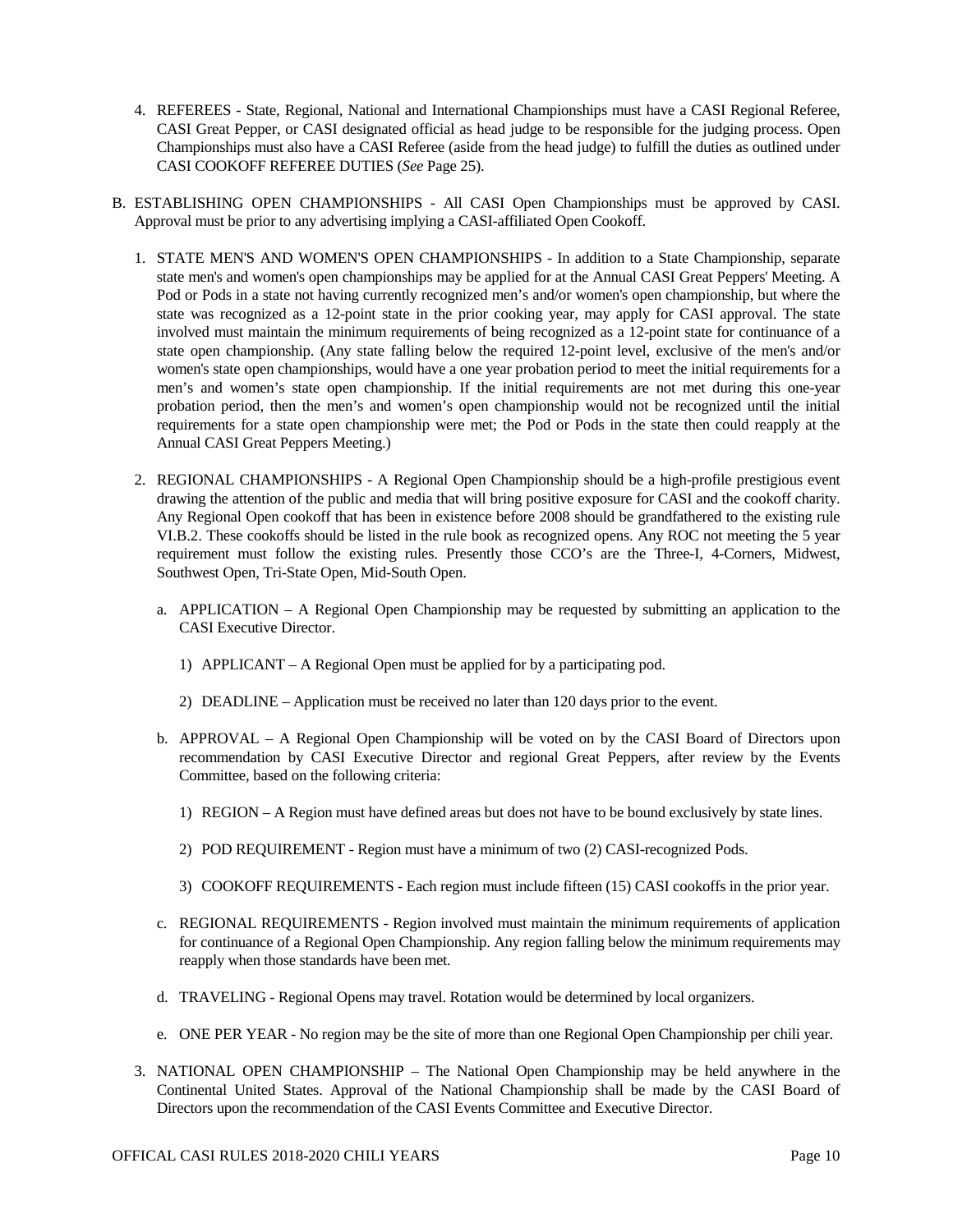- a. Beginning with the 2016 chili year, applications for the National Open Championship must be submitted to the Executive Director no later than May 1 of the previous year. (Example: Application for the 2016 chili year must be submitted on or before May 1, 2015.)
- b. The Events Committee shall evaluate all applications and will make a recommendation to the Board of Directors based on the following criteria:
	- 1) History of the chili cookoff proposing to host the National Open
	- 2) Endorsement by a Pod in the geographical area proposing to host the National Open
	- 3) Ability of the promoter to accommodate an unlimited number of cooks
- 4. INTERNATIONAL CHAMPIONSHIPS Any new International Open Championship (one that is held outside the boundaries of the United States) may be applied for by a Great Pepper when submitting the Pod's Annual CASI Report, and then by vote of the Great Peppers at the Great Peppers Meeting. If not applied for at the Great Peppers Meeting, then the application will be submitted to the Executive Director who will request the Events Committee for review and recommendation. It will be voted on by the CASI Board of Directors upon recommendation of the Executive Director and the Events Committee. Recognized Championships are: The Mexico International Championship in Piedras Negras, Mexico, The Sonoran Desert International Open in Puerto Penasco, Mexico, and The Canadian Open in British Columbia, Canada.
- C RECOGNITION OF OPEN CHAMPIONSHIP WINNERS In all Regional, National, Special, and International Open Championships, the top three (3) chili winners and top showmanship team will be recognized as the Regional, National, or International Open Champions. In all State Opens, the first place showmanship team at a State Open Championship will automatically qualify for TICC as well as the top placing state resident show team. The chili champion and two runners-up and the showmanship champion will be entitled to the privileges of these titles. (See Sections VII.E.1.c and E.2)
- D. CASI SPECIAL OPEN CHAMPIONSHIP A special non-recurring event that is approved by the CASI Championship Event Committee and then by the Board of Directors as a special public relations event that would give the CASI organization exposure to media and support that is not in the realm of regular recurring Open Championships. Example: Championship event tied in with a special national event.
	- 1. The special CASI Open Championship winners would be recognized the same as other Regional, National, or International Open Champions, and will be entitled to the privileges of these titles. (Sections VII.E.1c and E.2)
	- 2. This special event would be one that presents itself to the CASI organization as a high-profile prestigious event that would draw special attention to the CASI organization. These events would be a one-time approval by the Board of Directors and if succeeded to be a recurring event, would have to follow the rules set forth in VI.B.2, Regional Championships.

# **VII. THE CASI TERLINGUA INTERNATIONAL CHILI CHAMPIONSHIP (TICC)**

- A. CHAMPIONSHIP COOKOFF RULES All rules for CASI-sanctioned cookoffs must be observed at the CASI TICC, with the exception that showmanship competition will be in three (3) divisions: large teams (5 or more persons), small teams (2 to 4 persons), and one-person teams.
	- 1. The One-person team entry may only be the captain of record of a qualified show team.
- B. CHAMPIONSHIP COOKOFF DATE AND SITE The CASI TICC will be held each year on the first Saturday in November at Rancho CASI de los Chisos in Terlingua, Texas. It is highly recommended that each qualified cook set up and cook in the "Old 320" arena.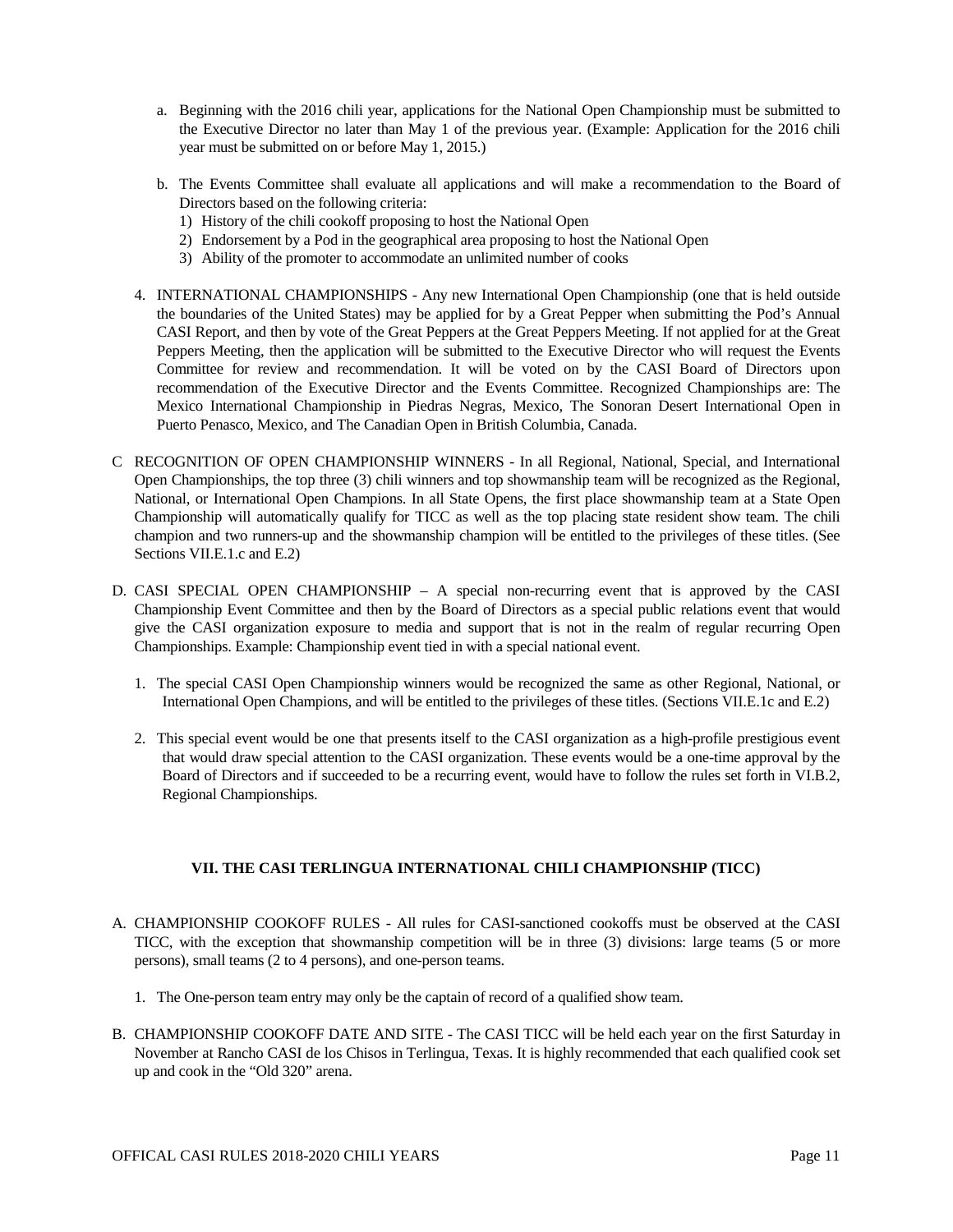- C. CHILI YEAR The current CASI TICC chili year runs from October 1 until midnight September 30 of the following year. Points will be accumulated during this period for the immediately following November CASI TICC Cookoff.
- D. CHAMPIONSHIP COOKOFF POINTS CASI will award championship points toward qualifying for the CASI TICC to head cooks and show teams placing in CASI-sanctioned cookoffs.
	- 1. AWARDING OF CHILI POINTS CASI-sanctioned cookoffs will award four (4) points for first  $(1<sup>st</sup>)$  place, three (3) points for second (2<sup>nd</sup>), two (2) for third (3<sup>rd</sup>), and one (1) point each for fourth (4<sup>th</sup>) through tenth (10<sup>th</sup>) places in chili.
		- a. RESIDENTS In State Open, Men's Open and Women's Open Championships, first  $(1<sup>st</sup>)$  through third  $(3<sup>rd</sup>)$ place finishers residing in that state automatically qualify to cook at the CASI TICC. Residency will be determined by the state that issued the cook's valid drivers license.
		- b. NONRESIDENTS Any cook at a State Open Championship finishing first will automatically qualify to cook at TICC, in addition to the resident cooks described in VII.D.1a.
		- c. REGIONAL, NATIONAL, SPECIAL, AND INTERNATIONAL OPENS Recognized Regional, National, Special Open, and International Championships also qualify the first  $(1<sup>st</sup>)$  through third  $(3<sup>rd</sup>)$  place chili finishers to cook at the CASI TICC.
	- 2. AWARDING OF SHOWMANSHIP POINTS CASI-sanctioned cookoffs will award four (4) points for the first  $(1^{st})$  place, three (3) points for the second  $(2^{nd})$  place, and two (2) points for the third  $(3^{rd})$  place in showmanship.

NOTE: A showmanship team may not be awarded points under the same name in more than one cookoff per day.

- E. QUALIFICATION FOR CASI TICC A contestant must qualify to either cook chili or perform showmanship at the CASI TICC. Qualification for chili and showmanship is as follows:
	- 1. QUALIFIED CHILI COOKS To compete in chili, cooks must be:
		- a. PAST CHAMPIONS A past CASI TICC 1<sup>st</sup> place winner (eligible for life);  $2<sup>nd</sup>$  through 10<sup>th</sup> place CASI TICC finishers will be eligible for the CASI TICC immediately following their win; or
		- b. CURRENT STATE CHAMPIONS A current Men's State, Women's State, or Open State champion, or first or second runners-up; or
		- c. CURRENT REGIONAL, NATIONAL SPECIAL, OR INTERNATIONAL CHAMPIONS A current recognized Regional, National, Special, or International champion or first or second runner-up; or
		- d. CURRENT STATE, REGIONAL, NATIONAL, SPECIAL, OR INTERNATIONAL CHAMPIONSHIPS WITH OVER 150 ENTRIES AND CHILIS JUDGED - A current Men's State, Women's State, State Open, Regional, National, Special, or International Championship that has 150 entries and chilis judged will automatically qualify  $1<sup>st</sup>$  through  $5<sup>th</sup>$  places in any given year, becoming effectively immediately; or
		- e. QUALIFIED ON POINTS Accumulate the required number of points for the state of their residence. Based on the previous chili year, state requirements are as follows: States having:

1 to 5 cookoffs require 6 points 6 to 10 cookoffs require 9 points 11 or more cookoffs require 12 points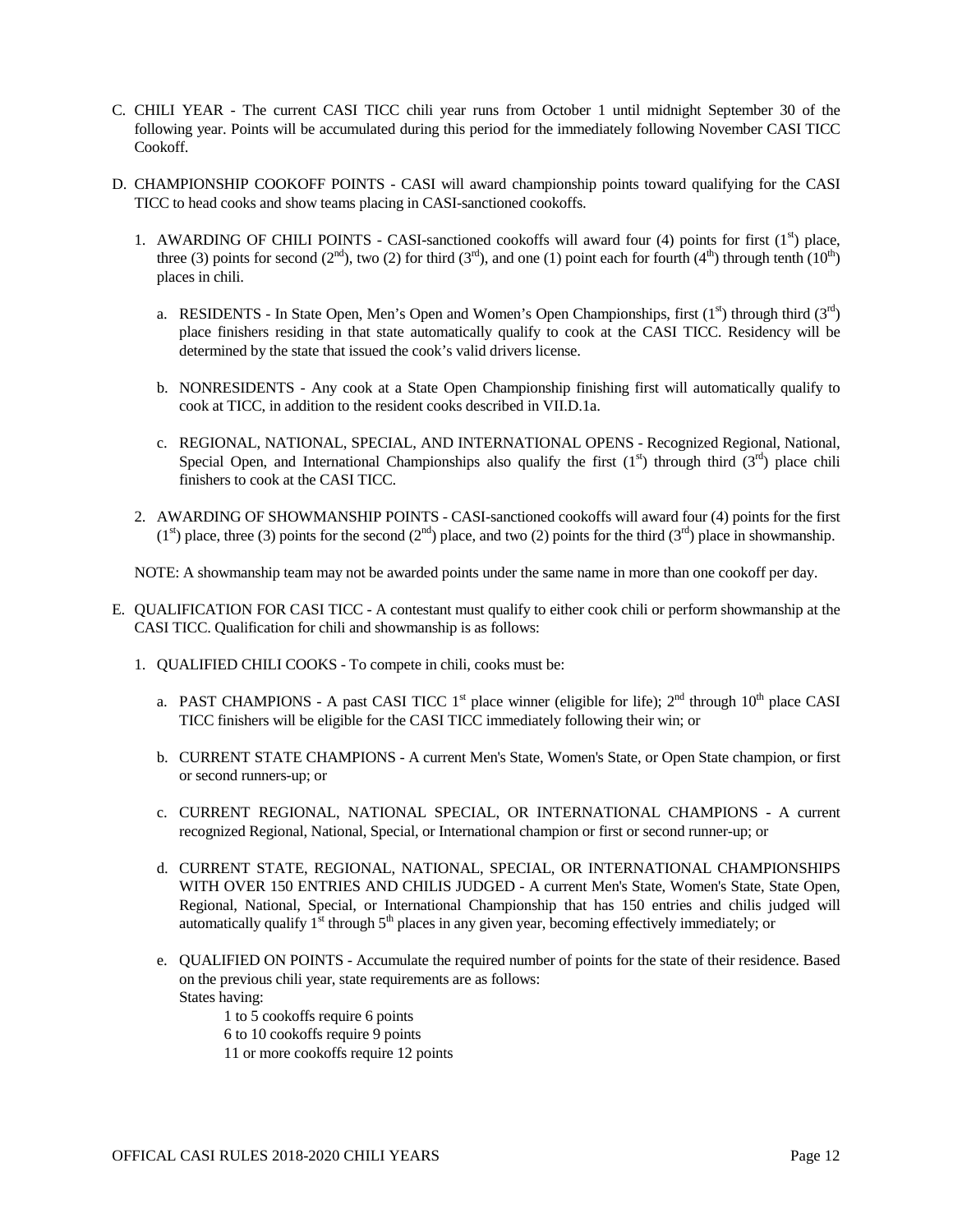- f. EXEMPTIONS State, Regional, National, and International cookoffs do not apply toward total number of cookoffs requirement. A Cookin' for CASI event shall not count against a state's cookoff count requirement, effective with the 2014-2015 chili year.
- g. CASI POD COOKOFF All established sanctioned Pods, in good standing for 5 years or more are eligible for their annual recognized (one official Pod Cookoff per year) Pod cookoff winner to be automatically qualified for TICC, regardless of number of cooks.
- h. OTHER QUALIFYING COOKOFFS When a non-automatic qualifying cookoff attains a prescribed number of chilis judged, the first place chili winner qualifies for the next TICC. The following are the required number of chilis judged: (The automatic qualification is for that day only and will not carry over from year to year.)
	- 1) A 12 point state 100 chilis judged
	- 2) A 9 point state 75 chilis judged
	- 3) A 6 point state 50 chilis judged
- i. MILITARY SERVICE Active military and their spouses will only need to obtain six (6) points to qualify to cook at TICC.
- j. To cook at TICC, a cook must be a paid CASI member. A "member" is one who has paid annual dues for the current year or has become a life member of CASI. Paid status is determined by a deadline of September 30<sup>th</sup> of each chili year, immediately prior to TICC, for which the cook has qualified with a 10-day grace period.
- 2. QUALIFIED SHOWMANSHIP TEAMS Qualifying to compete in showmanship at the CASI TICC requires the same number of points as qualifying in chili. All chili cookoffs, including Open, State, Regional, National and International Championships, will award points on this basis. Current champions (first place only) of recognized CASI State, Regional, National, Special Open, and International Open Championships automatically qualify in showmanship at the CASI TICC. The first place showmanship team at a State Open will automatically qualify for TICC as well as the top placing state resident show team.
	- a. PAST CHAMPIONS CASI TICC  $1<sup>st</sup>$  place winners in Large Show, Small Show and One-person Show will be eligible for the CASI TICC immediately following their win.
	- b. To perform showmanship at TICC, the show team captain must be a paid CASI member. A "member" is one who has paid annual dues for the current year or has become a life member of CASI. Paid status is determined by a deadline of September  $30<sup>th</sup>$  of each chili year, immediately prior to TICC, for which the show team has qualified with a 10-day grace period permitted.
- 3. SEPARATE QUALIFICATION FOR SHOW AND CHILI Qualification for showmanship at the CASI TICC does not also qualify a member of a show team to cook. Likewise, a qualified chili cook is not automatically qualified to compete in showmanship. (One may compete in both chili and show at the CASI TICC if qualified in both events.) A show team qualified to compete in showmanship at the CASI TICC need not have qualified to cook in order to participate in the showmanship competition.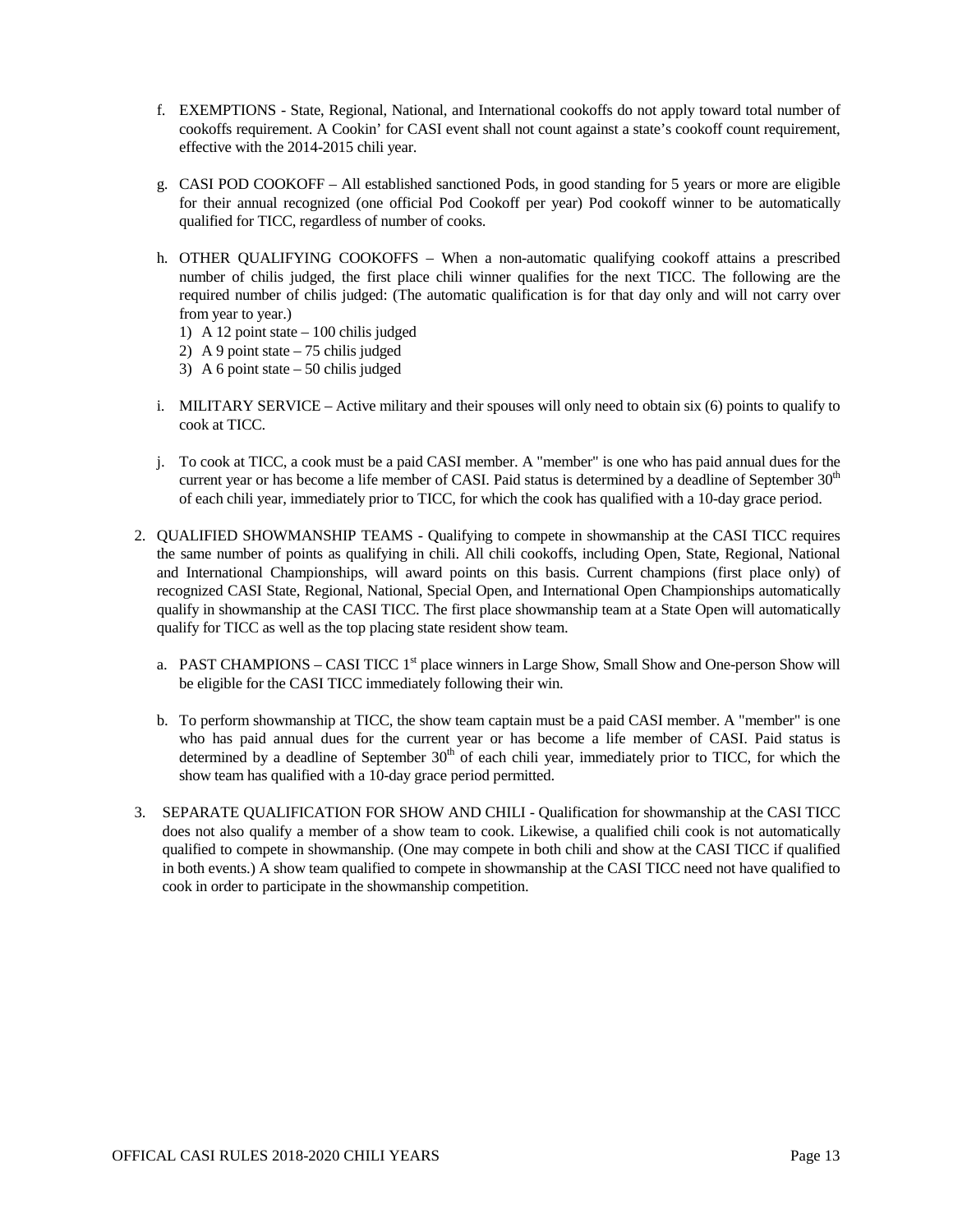# **VIII. GUIDELINES FOR ORGANIZING CHILI COOKOFFS**

#### WHAT IS A CHILI COOKOFF?

It is a celebration of chili that involves cooking and showmanship competition. Chili is prepared from scratch at the cookoff site and judged on set criteria by a panel of judges in a blind tasting. Showmanship is a form of competitive entertainment that adds to the fun of a chili cookoff. Showmanship also is judged by a panel of judges based on set criteria.

#### WHERE ARE CHILI COOKOFFS HELD?

Chili cookoffs are held anywhere two or more people get together to see who can cook the winning chili. They range from backyard affairs "just for fun" to very large, highly organized special events. They are held at state fairs, historical or holiday events, hot air balloon races, parks, parking lots or shopping centers or anywhere people gather.

#### WHO PUTS ON THESE COOKOFFS?

Chili cookoffs usually are sponsored by an organization and are most often conducted for the benefit of a charitable cause. Cookoffs can be sanctioned (*e.g.*, by CASI – the Chili Appreciation Society International, Inc.) or unsanctioned. CASI-affiliated Pods (local chili organizations) can provide advice concerning the organization and promotion of chili cookoffs.

# WHAT'S INVOLVED IN PUTTING ON A SUCCESSFUL CHILI COOKOFF?

Basic organization coupled with the help and involvement of a few individuals are necessary ingredients for a successful chili cookoff. As cookoffs increase in size, so will the time commitment and organization required for success. A sample cookoff organization is shown below.



# SAMPLE COOKOFF ORGANIZATION

A description of duties and responsibilities generally required of each of these individuals follows.

#### COOKOFF CHAIRMAN

The cookoff chairman is responsible for the cookoff, serves as the cookoff manager, coordinates all activities relating to the cookoff, and performs whatever functions necessary to insure a well-run cookoff. This is NOT a job for a procrastinator! The cookoff chairman:

- 1. Oversees all activities and acts as general manager for the event.
- 2. Schedules and conducts organizational meetings to allow cookoff team members to communicate and coordinate their activities.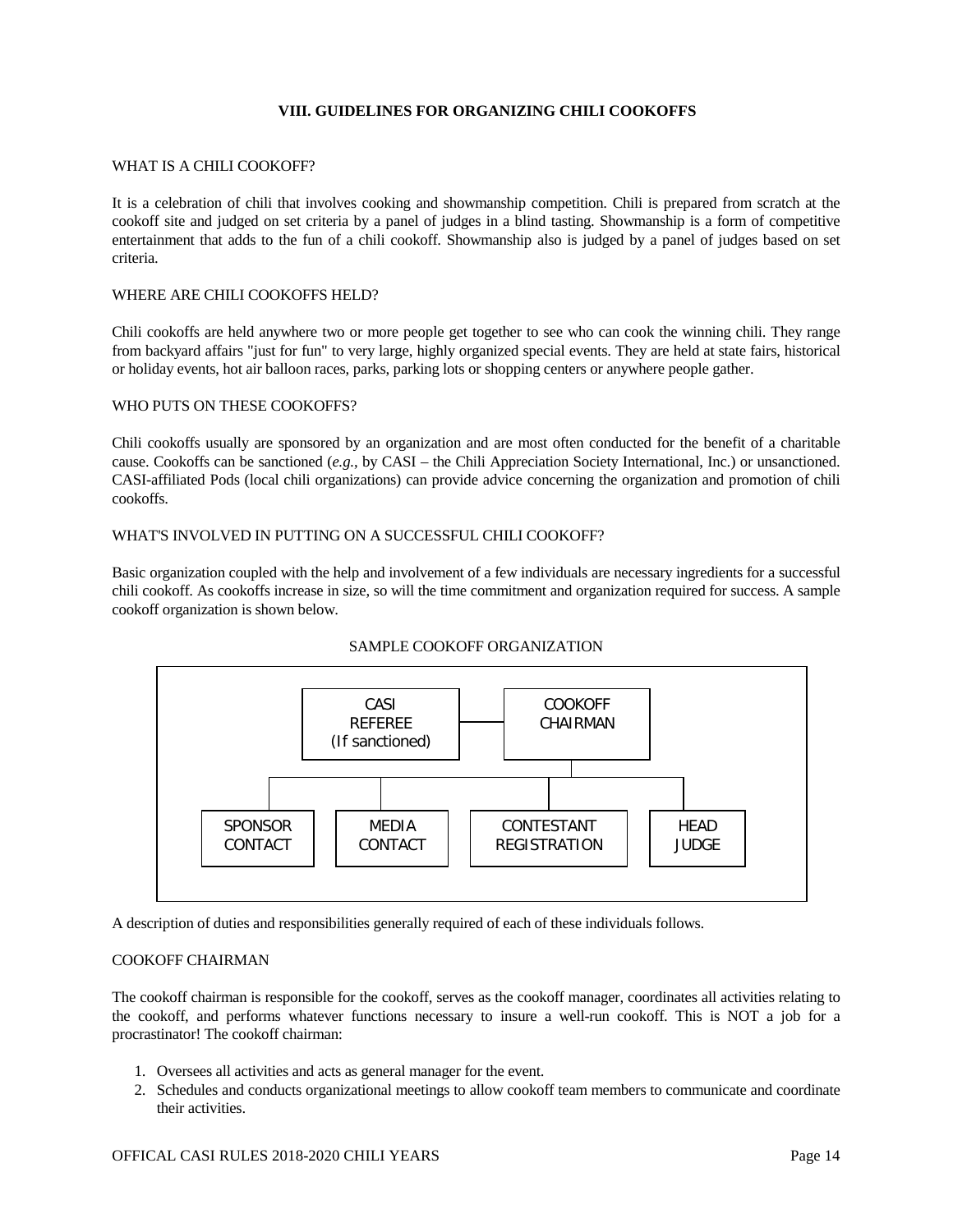#### SPONSOR CONTACT

The sponsor contact is responsible for obtaining sponsors and co-sponsors to reduce the risk (cost) of the cookoff. The sponsor contact:

- 1. Meets with and arranges for major cookoff sponsors (*e.g.*, distributors of beer, manufacturers of food products, sporting goods stores, meat companies, or any other tie-in to a chili cookoff) who will contribute goods, services, or funds for the benefit of the cookoff. Anyone who seeks name-awareness is a potential sponsor.
- 2. Solicits contributions such as free samples, promotional items, hats, t-shirts, use of copier or postage meter, or cookoff supplies, and coordinates these efforts with the head judge.
- 3. Solicits involvement in the cookoff activities from sponsors (*e.g.*, chili teams made up of employees, use executives as celebrity judges, etc.). Generally, the more personally involved a sponsor is, the better sponsor support you will receive.

# MEDIA CONTACT

The media contact is responsible for publicizing the cookoff and insuring participation from the chili cooks as well as the general public. The media contact:

- 1. Develops a comprehensive marketing plan (*e.g.*, news releases, posters, ads, etc.) and advertising budget.
- 2. Works with media in the area to develop effective print, radio, and TV ads to promote the cookoff.
- 3. Works with local chili organization(s) to promote the cookoff to known chili cooks.
- 4. Works to promote competitive spirit to a particular segment of cooks (*e.g.*, junior cookoff, media cookoff, chamber of commerce cookoff, etc.). Promotes chili challenges between well-known individuals.
- 5. Works with the sponsor contact to obtain donated media time and space.

#### CONTESTANT REGISTRATION COORDINATOR

This person is responsible for insuring that potential cookoff participants receive adequate information and that contestants at the cookoff are treated like VIPs. The goal of the contestant registration coordinator is to make each cook feel that this is the best cookoff the cooks have ever attended. (Hopefully, they will come back and bring a friend next year!) The person charged with contestant registration:

- 1. Is available prior to the cookoff to answer telephone and written inquiries and needs to be able to convert persons with questions into chili cooks.
- 2. Develops and processes registration forms and receives registrations prior to and on the day of the cookoff.
- 3. Assembles and distributes a "cooks package" containing competition chili cooking guidelines, event schedule, passes, badges, site map, and other goodies, and, hopefully, a membership application for CASI and a local chili Pod.
- 4. Acts as an information source and problem-solver for cooks on the day of the cookoff.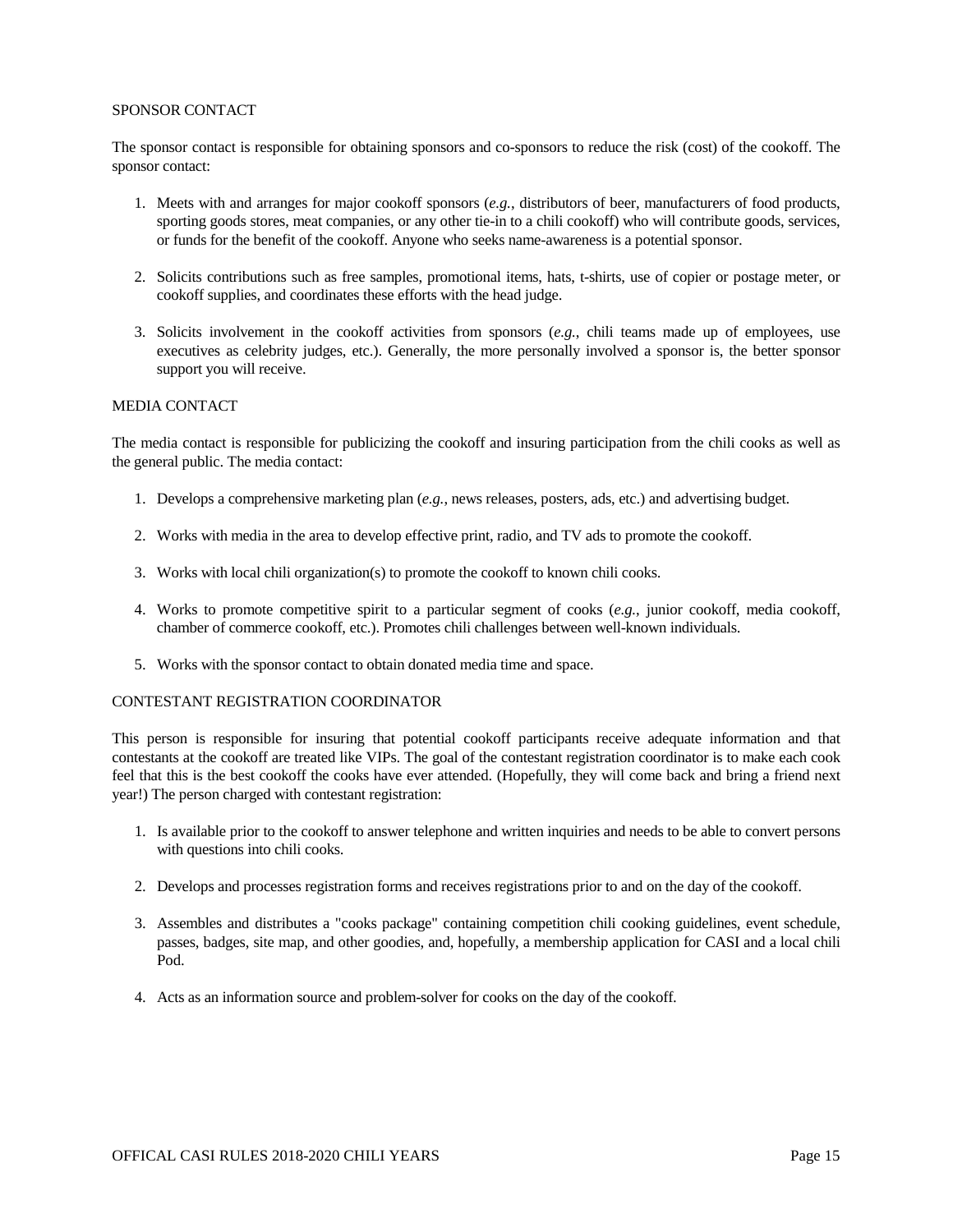#### HEAD JUDGE

The head judge is responsible for fair and impartial judging of chili and showmanship at the cookoff. It is suggested that the head judge appoint a head show judge who can devote his/her efforts solely to showmanship competition. (*See* Page 21, Section 3 for head show judge responsibilities.) The head judge:

- 1. Prepares chili judging cups in accordance with CASI judging rules.
- 2. Obtains necessary supplies for conducting the judging rules.
- 3. Is available to answer questions and clarify CASI chili and showmanship rules.
- 4. Obtains and instructs chili and showmanship judges (coordinates judges invitations with both media and sponsor contacts).
- 5. Obtains and instructs table monitors and TallyMaster for chili judging.
- 6. Conducts the head cooks' meeting the day of the cookoff.
- 7. Oversees judging to insure proper number of judging levels, handling of ties, if any, and enforces all CASI rules.
- 8. Is responsible for insuring the cookoff's Results Sheet is properly completed and signed.

CASI REFEREE (if seeking CASI sanctioning).

#### IT IS THE CASI COOKOFF REFEREE'S DUTY TO:

- 1. Observe the cookoff to see that CASI chili and showmanship rules are followed.
- 2. Interpret CASI rules at the cookoff.
- 3. Report in writing to CASI any and all infractions in CASI rules.
- 4. Sign the official CASI Results Sheet after winners are determined.
- 5. Mail the Results Sheet, entry list, and fees to CASI after the cookoff.
- 6. Make sure that CASI requirements for a sanctioned cookoff are followed if applying for CASI sanctioning.
- 7. Act as an official CASI representative by providing information and promoting CASI.
- 8. Attend the cookoff in time to observe the cooks' registration and attend the cooks' meeting.

NOTE: The Referee is not required to help promote or run the cookoff.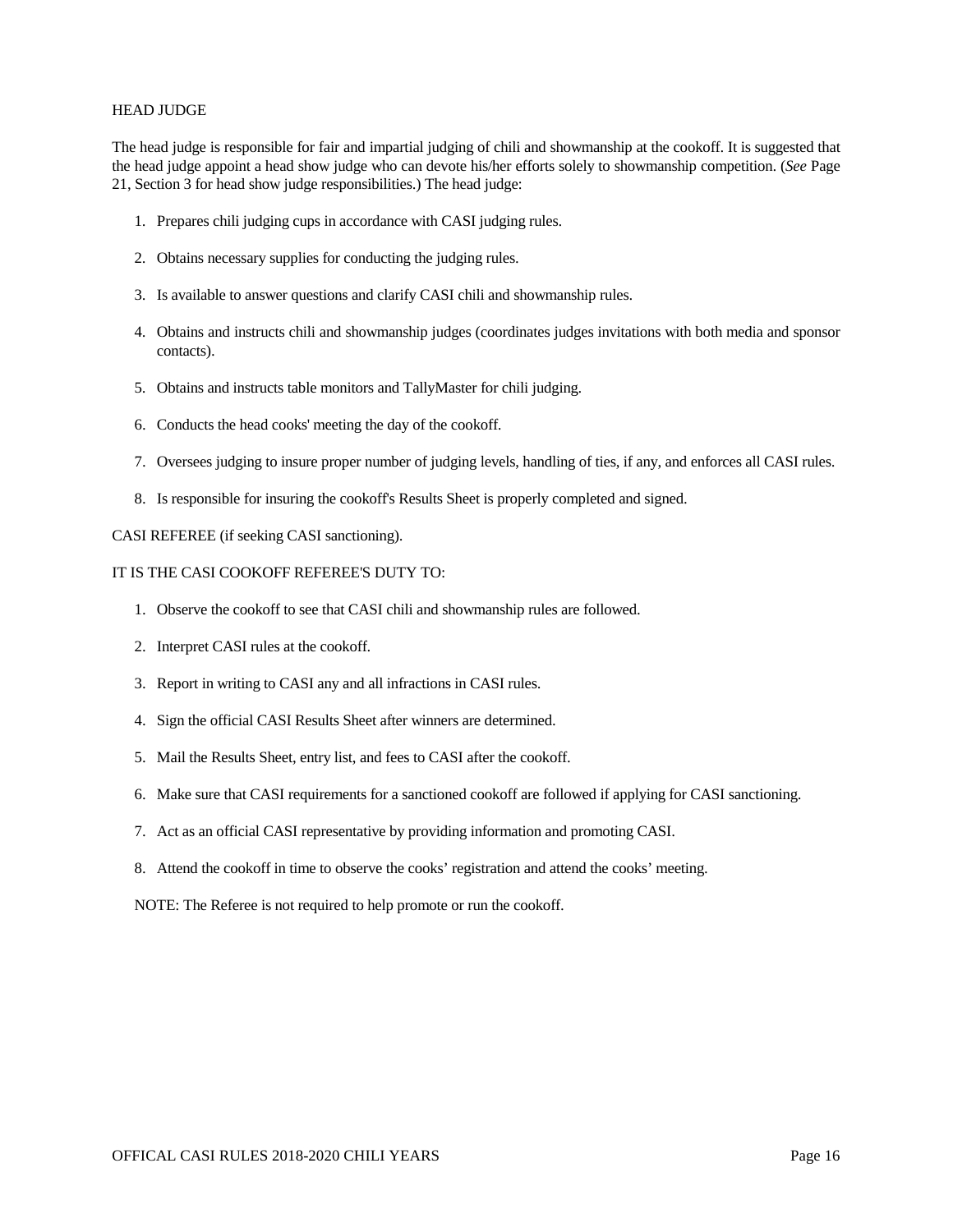#### GETTING STARTED

The following is a suggested list of items to be undertaken in preparation for a cookoff.

- 1. Select a cookoff location and date far enough in advanced that it can be advertised in the month prior to the cookoff date. A check of "Upcomings" in the *Terlingua Trails* can help avoid conflicts with other cookoffs in your area. (Be sure to avoid State, or Regional Open cookoff dates.)
- 2. Determine recipient of funds to be raised at cookoff.
- 3. Determine sponsors/co-sponsors for the event.
- 4. Contact local fire and health departments or other agencies in your area for compliance with local regulations.
- 5. Develop cookoff name, logo, posters, flyers, banners, signs, etc.
- 6. Outline general schedule of cookoff events (*See* Sample Schedule following) and arrange entertainment, master of ceremonies, and equipment needed (port-a-potties, stage, barriers, trash removal, etc.).
- 7. Order and/or make t-shirts, chili and showmanship trophies, badges, ribbons, and other special merchandise to be used for the cookoff.
- 8. Print posters and distribute them throughout the area from which you intend to draw cooks and spectators.
- 9. The month prior to the entry deadline for the event, the cookoff must be publicized in the *Terlingua Trails*. The *Terlingua Trails* deadline for publication is the 15th of the month prior to month of publication (*e.g.*, 15 May receipt = June publication). The cookoff listing can be submitted to CASI Upcomings and be listed in the website calendar 30 days prior to the cookoff date.
- 10. During the two weeks prior to the cookoff, begin to concentrate media efforts on getting the general public to attend the event.
- 11. At least one week before the cookoff, finalize site logistics (parking, cooking area, judging area, concession areas, etc.) and equipment transportation and location (stage, PA system, judging tables and chairs, etc.)
- 12. At least one week before the cookoff, finalize the cookoff schedule of events and provide copies to cookoff workers.
- 13. A couple of days before the cookoff, gather together items on the cookoff supplies checklist.
- 14. Assemble "goodie bags" for cooks and prepare judging cups to be used for the chili cookoff.
- 15. If assigning spaces to cooking teams, this must be done to insure cooks are able to determine their cooking sites upon arrival.

NOTE: Before you begin your cookoff planning, you may want to contact your local chili Pod or call CASI (1-888- CASIHOT) for assistance and additional information.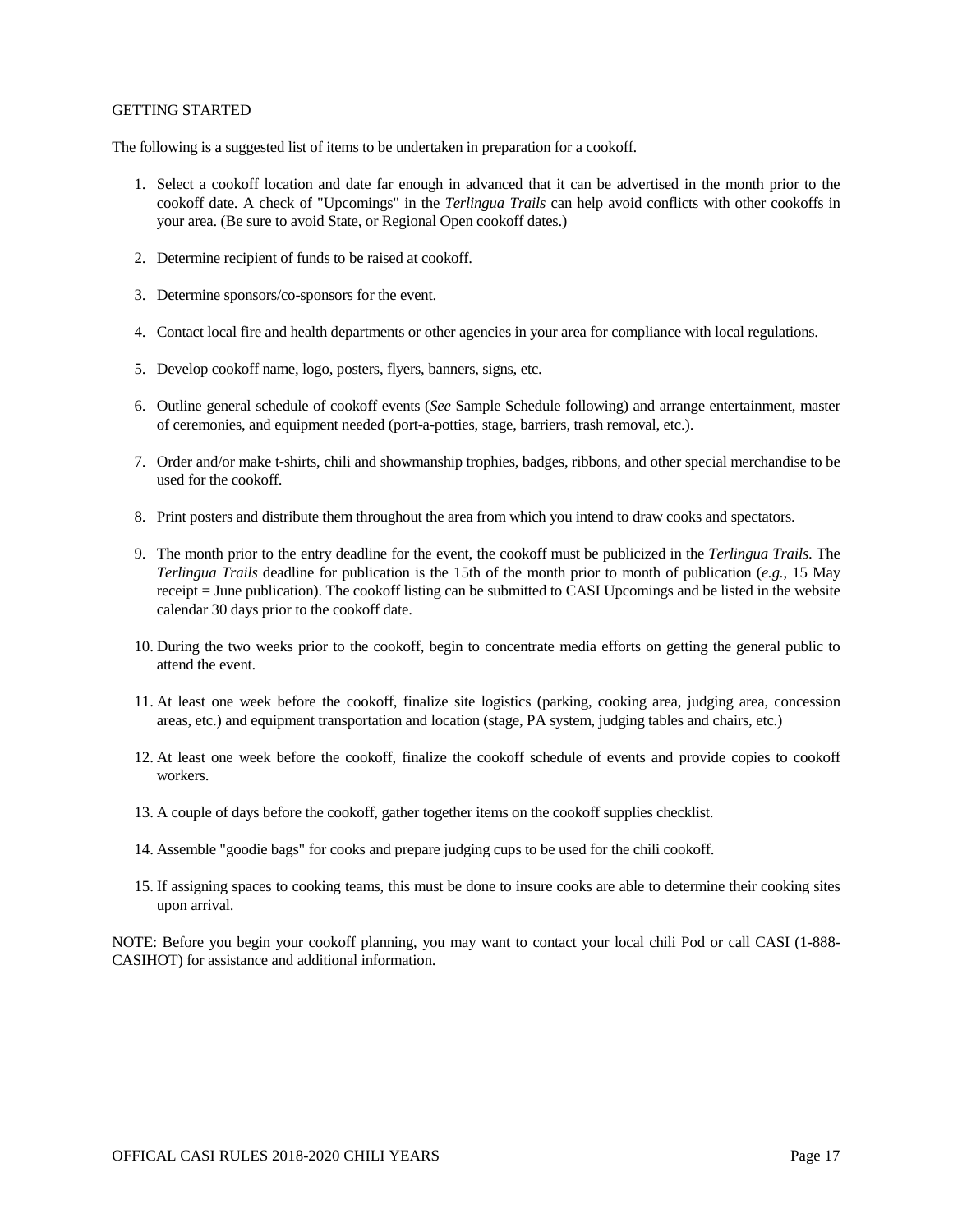#### SAMPLE COOKOFF SCHEDULE

The following is provided only as a guide to those not familiar with chili cookoffs. Times and events will vary depending on location and tradition.

#### SCHEDULE OF EVENTS

Day before cookoff - Some cookoffs allow cooks to register, set-up, and camp at the site the day before the cookoff. Many also have a cooks' party the night before the cookoff.

- 7:00 AM Have a "traffic director" in place to direct cooks where to set up.
- 8:00 Open Cooks Registration.
- 10:00 AM Rope off judging area, set up tables and chairs, PA system, etc. Provide head judge with lists of entered chili and showmanship teams.
- 10:00 AM Head Cooks Meeting. Explain cooking and health rules, judging criteria, schedule of events (especially turn-in time), other relevant information, and hand out "goodie bags". Distribute judging cups and have head cooks sign for their tickets.

Immediately after Head Cooks Meeting, conduct Showmanship Participants' Meeting. Explain the showmanship rules and judging criteria.

- 11:00 AM Conduct showmanship judges meeting. Distribute judging sheets and the list of competitors, explain judging criteria, and review rules.
- 11:30 AM Showmanship competition begins.
- 1:00 PM Conduct chili judges meeting. Remind judges not to sample any chilis before the official judging. Generally review judging criteria and state time to report to judging area.
- 1:30 PM Showmanship competition ends.
- 2:00 PM CHILI TURN-IN. Official judging begins immediately.
- 2:00 PM Good time for entertainment (band, fiddlers contest, etc.).
- 3:30 PM Begin chili games or other entertainment.
- 4:00 PM Announce showmanship winners then chili winners in reverse order  $(10^{th}, 9^{th}, 8^{th}, \ldots 3^{rd}, 2^{nd}, 1^{st})$ . Announce winners within 30 minutes after end of judging.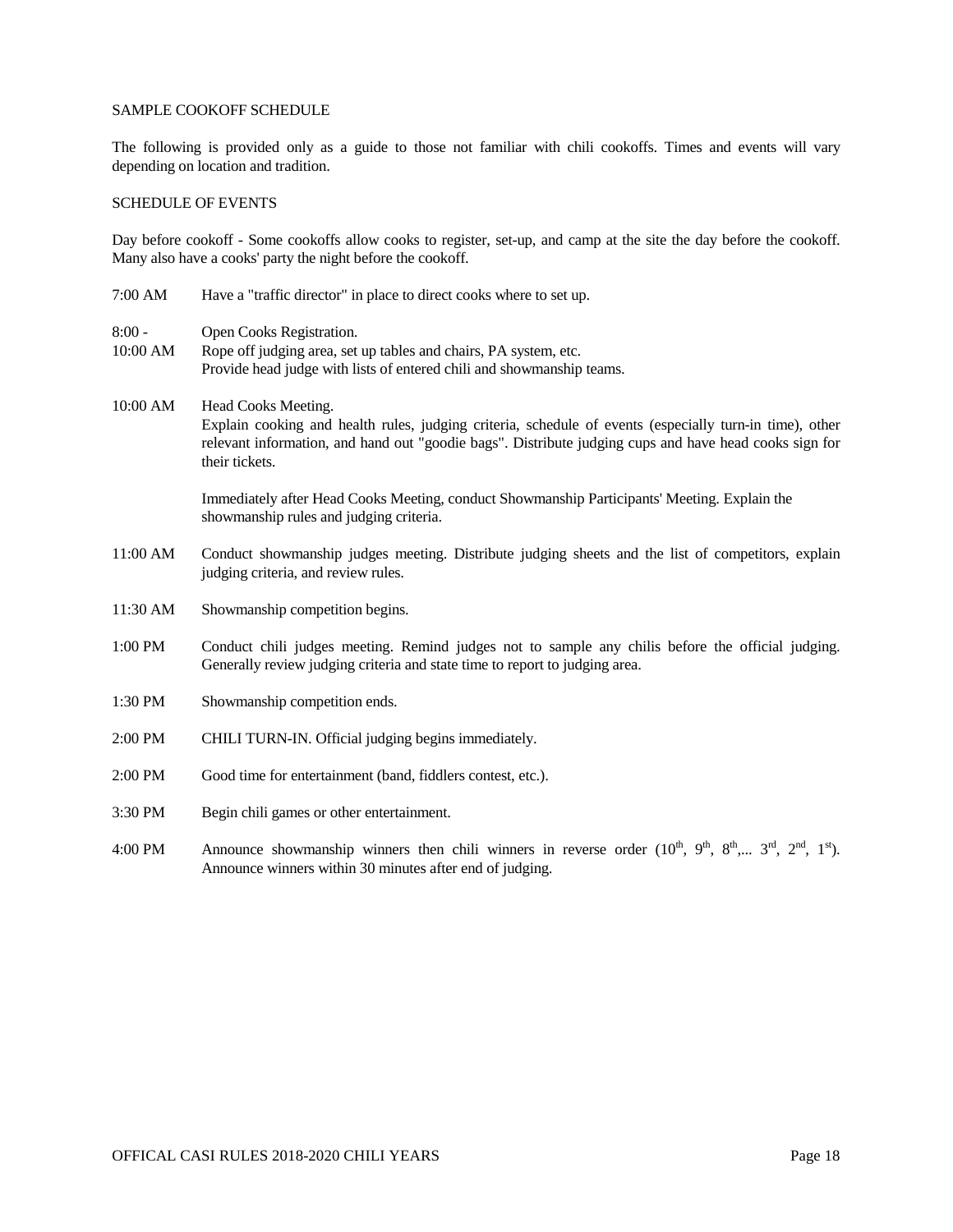#### COOKOFF SUPPLIES CHECKLIST

 $\overline{\phantom{0}}$ 

- Registration forms or pencil and pad for same
- $\overline{a}$ Ball point pen(s) for cooks' signature
- $\overline{a}$ Restricted judging area of adequate size
- $\overline{\phantom{0}}$ Rope, tape, or flags to mark judging area
- $\overline{a}$ Judging tables (1 table per 15 chilis + 1 work table)
- $\overline{a}$ Chairs for judging tables (minimum of 6 per table)
- \_\_ Judging cups (make extras)
- $\overline{\phantom{a}}$ Close fitting lids for cups
- $\overline{a}$ Two-part (matching) numbers or name/ number slips (These are provided in your official cookoff packet)
- $\overline{a}$ Wide duct or masking tape
- $\overline{a}$ Coolers or insulated boxes (1 per table for holding chili)
- $\overline{\phantom{0}}$ Trash cans/bags at each judging table
- $\overline{a}$ Waterproof marking pens (3 different colors)
- $\overline{\phantom{a}}$ Pencils for judges (# judges x # tables)
- $\overline{\phantom{0}}$ Official CASI forms
- $\overline{a}$ Chili judging sheets
- $\overline{a}$ Showmanship judging sheets

## YOU WILL NEED THE FOLLOWING PERSONS:

- \_\_ CASI Referee (for sanctioning)
- \_\_ Reliable table monitors (1 for each judging table)
- \_\_ Preliminary and intermediate judges (with table assignments)
- \_\_ Final chili judges
- \_\_ Showmanship judges
- \_\_ At least two individuals to tally judging sheets
- \_\_ Individual to record winners names and addresses

## **IX. GUIDELINES FOR COOKING COMPETITION CHILI**

Welcome to the fun of cooking competition chili! These guidelines are designed to provide helpful hints as you enter the world of competitive chili cooking.

#### WHAT TO BRING

- 1. Cooking stove and fuel "Coleman-type" propane or white gas.
- 2. Cooking pot, cutting board, knife, water, cooler (for meat and liquid refreshments), paper towels, spoons, can opener, and matches.
- 3. Meat (hand cut or chili grind), spices, and other ingredients for chili.
- 4. Table and chairs for cooking and sitting. You generally will have a 10' x 10' cooking and show space.
- 5. If competing in showmanship, bring props, costume(s) and other gear.

#### OFFICAL CASI RULES 2018-2020 CHILI YEARS Page 19

 $\overline{\phantom{a}}$ Results Sheet

- $\overline{\phantom{a}}$ Plastic tasting spoons (# cooks x # judges per table  $x \#$  rounds + 10%)
- $\overline{\phantom{a}}$ Napkins
- $\overline{\phantom{a}}$ Palate cleansers (bite-size for judges to cleanse palates)
- $\overline{\phantom{a}}$ **Crackers**
- $\overline{\phantom{a}}$ **Celery**
- $\overline{\phantom{a}}$ Cheese
- $\overline{\phantom{a}}$ Soft drinks (including diet drinks)
- $\overline{\phantom{a}}$ Beer
- $\overline{\phantom{a}}$ Paper plates (for palate cleansers)
- $\overline{\phantom{a}}$ "Rodeo type"  $(8\frac{1}{2}$ " X 11") numbers for show teams
- $\overline{\phantom{a}}$ Computer with Tally Program or Calculator (preferably with tape)
- $\overline{\phantom{a}}$ Razor blade or sharp knife (for
	- removing secret number from cup)
- $\overline{\phantom{a}}$ Trophies and/or awards
- $\overline{\phantom{a}}$ Game supplies (for lemon roll, egg toss, etc.)
- $\overline{\phantom{a}}$ Fire extinguisher
- $\overline{\phantom{a}}$ First aid kit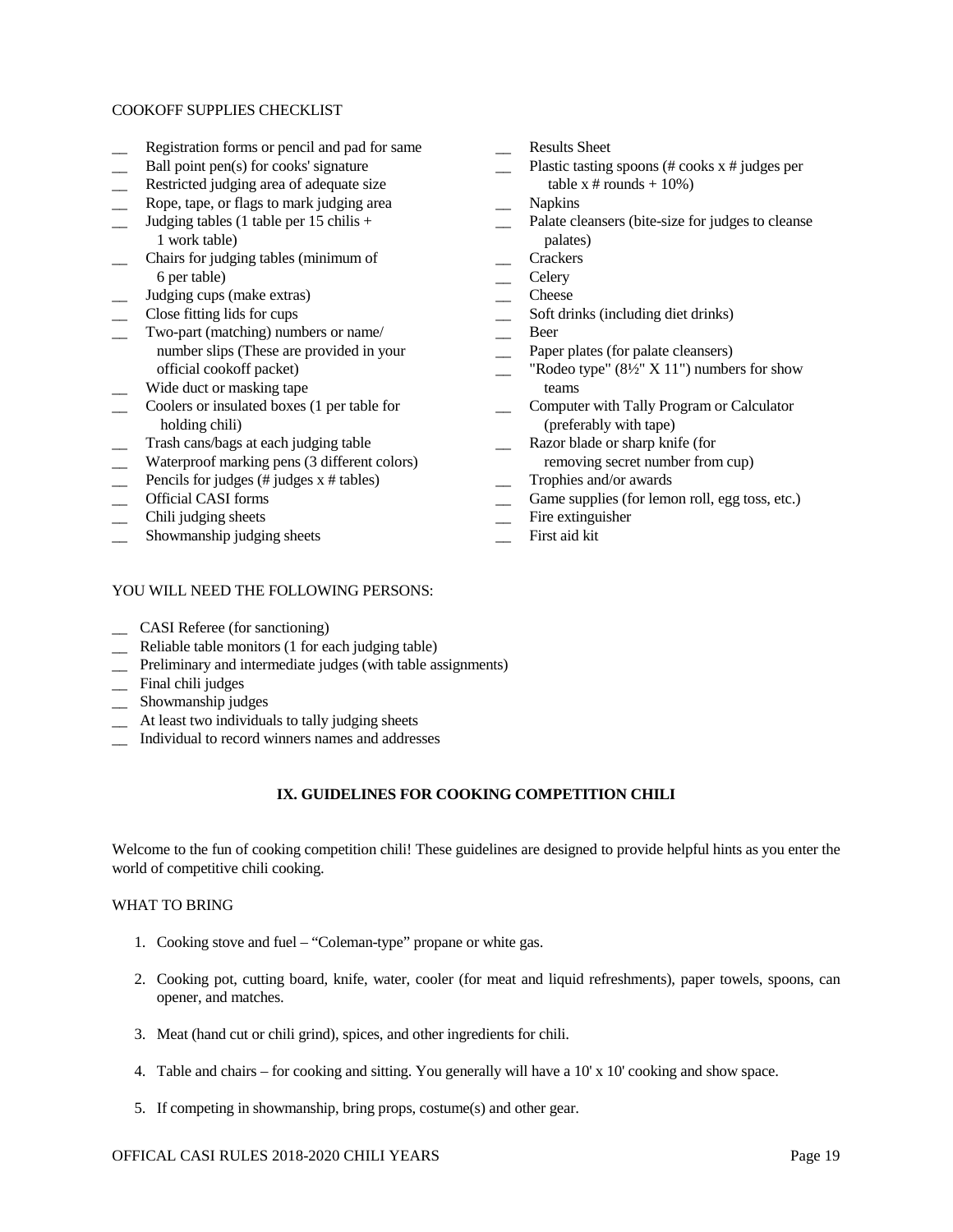# JUDGING CRITERIA

Competition chili is blind judged on the following five criteria:

- 1. AROMA Chili should smell appetizing.
- 2. RED COLOR Chili should look appetizing.
- 3. CONSISTENCY Chili should be a smooth combination of meat and gravy.
- 4. TASTE Chili should taste good.
- 5. AFTERTASTE Chili should leave a pleasant taste after swallowing.

# BASIC CHILI COOKING RULES

- 1. Only one judging cup per chili pot can be turned in for judging.
- 2. CHILI MUST:
	- a. Be cooked on site the day of the cookoff.
	- b. Be prepared from scratch (no commercial chili mixes).
	- c. Contain no fillers (beans, macaroni, rice, hominy, etc.)
	- d. Be prepared in as sanitary a manner as possible.
		- 1) You must be willing to taste your own chili.
		- 2) Cooking conditions are subject to inspection.
	- e. Be prepared in the open (no motorhomes, closed tents, etc.).
- 3. Cooks must sign removable part of the ticket in ink when they receive their judging cups and must not tamper with or mark the judging cups they receive. The head cook is responsible for safeguarding the judging cup and matching ticket. (A matching signed ticket must be presented to claim a winning chili.)
- 4. Each head cook must bring his/her judging cup (¾" from the top of the cup, or filled to designated level) to a designated place at a set judging time.

NOTE: Contestants who fail to comply with these rules will be disqualified from the competition for that cookoff.

# **X. GUIDELINES FOR SHOWMANSHIP**

Welcome to the world of chili and the fun of showmanship competition! These guidelines are designed to provide helpful hints as you compete in show.

#### WHAT TO BRING

- 1. Basic equipment for chili cooking. At least one member of each showmanship team must enter the chili cookoff competition.
- 2. Sign(s) identifying your chili team name.
- 3. Chili booth, decorations, props, costumes, battery-powered amplifier, musical instruments, giveaways, and any other equipment to be used in show.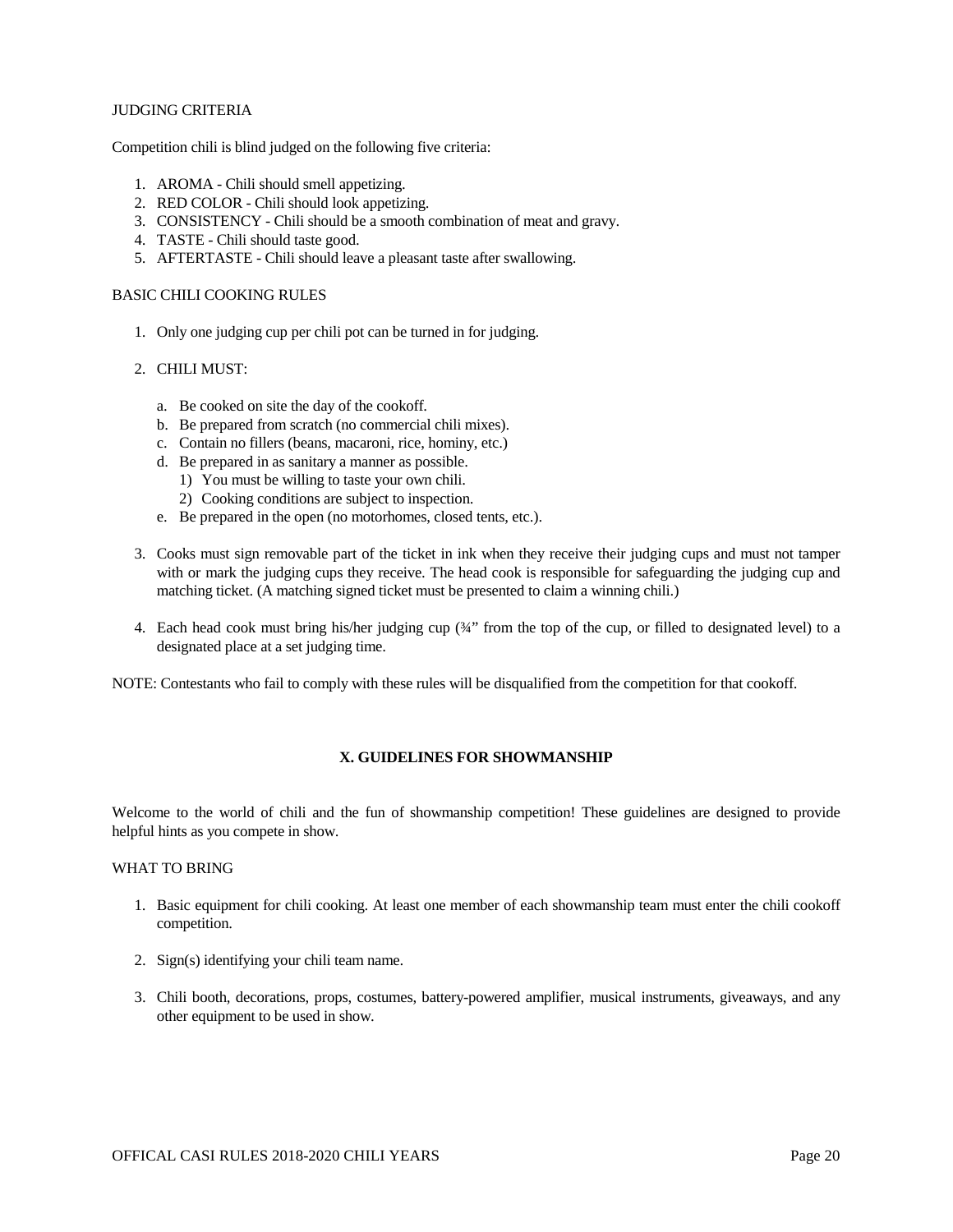#### SHOWMANSHIP JUDGING CRITERIA

Showmanship like chili must be in good taste and is judged on the following five criteria:

- 1. THEME The show subject, topic, or context should be original.
- 2. COSTUME Show costumes should promote the show theme.
- 3. BOOTH SET-UP The show booth should promote the show theme.
- 4. ACTION Show should be action-oriented.
- 5. AUDIENCE APPEAL Show should be entertaining to the audience.

#### BASIC SHOWMANSHIP RULES

There will be no outside activity or entertainment that interferes with showmanship during the two-hour (minimum) show period.

Showmanship teams:

- 1. Must enter the chili cookoff competition.
- 2. Must enter all cookoffs in any one chili year under the same name and address to receive all showmanship points.
- 3. Must be limited so as not to interfere with other contestants.
- 4. Cannot use nudity and lewdness in their shows.
- 5. Cannot use firearms, explosives, or pyrotechnics in their shows.
- 6. May use battery powered amplification with limited volume so as not to interfere with other contestants.
- 7. Will be judged both at their cook sites and while traveling around the cookoff, if applicable, during the judging period.
- 8. Must display "rodeo style" number in highly visible locations.

NOTE: Contestants who fail to comply with these rules will be disqualified from the competition for that cookoff.

#### **XI. GUIDELINES FOR COOKOFF OFFICIALS**

A. HEAD JUDGE DUTIES AND RESPONSIBILITIES - The head judge may be the head chili judge and/or the head showmanship judge, but he/she must be a chilihead or other individual with knowledge of CASI rules. The head judge also may be the CASI official at the cookoff. The role of the head judge depends on the size and timing of the events at the cookoff. The head judge must be identified at the cooks' meeting. All contestants and cookoff workers must know who the head judge is at a particular cookoff.

# 1. THE HEAD JUDGE MUST:

- a. Oversee chili and showmanship judging to insure fair and unbiased judging based on CASI rules.
- b. Provide the completed CASI official Results Sheet to the CASI official for signature and mailing.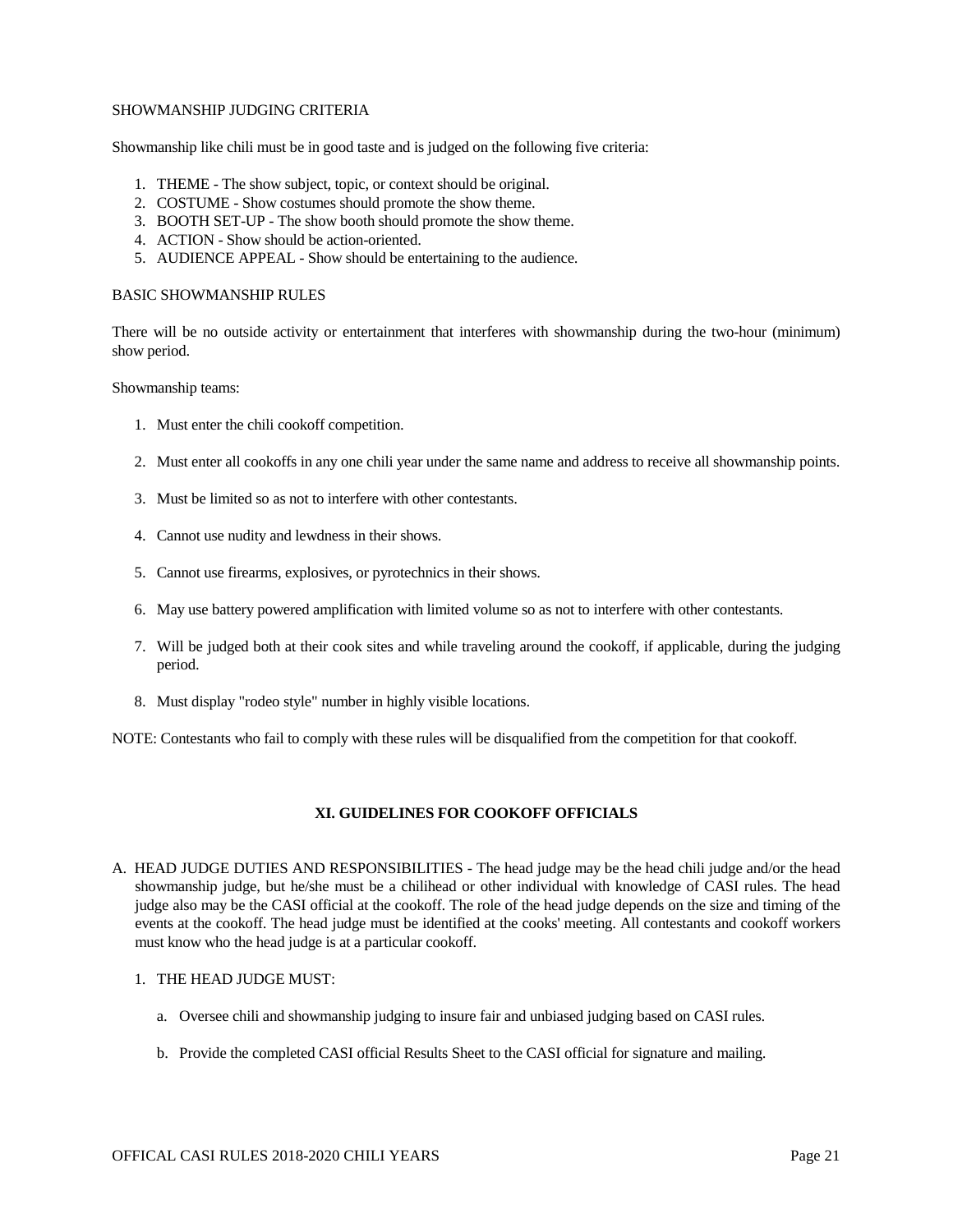#### 2. IT IS THE HEAD CHILI JUDGE'S RESPONSIBILITY TO:

- a. Insure fair and unbiased judging based on CASI rules.
- b. Obtain all chili judges. (Five (5) to six (6) are recommended for preliminary and intermediate tables, ten (10) or more for final.)
- c. Obtain personnel for turn-in, table monitors, and tallying.
- d. Determine chili turn-in location and judging table arrangement.
- e. Provide all items necessary for judging set-up (tables, chairs, judging sheets, pencils, markers, spoons, palate cleansers and drinks).
- f. Insure security of all chilis and judging area until secret numbers are removed and announced.
- g. Determine number of judging levels to be used in judging.
- h. Determine number of chilis to be distributed to each table at each level of judging. No less than 50% of the chilis from one level must progress to the next level of judging.
- i. Provide for tabulation of chili judging sheets.
- j. Provide for tie breaking in top ten chilis on final table.
- k. Determine identity of designated CASI official for cookoff and coordinate with this official on any question(s) regarding CASI chili and showmanship rules.
- l. Provide top ten chili judging cups to awards emcee for announcement.

NOTE: A decision of the head chili judge is final except under protest to CASI.

#### 3. IT IS THE HEAD SHOWMANSHIP JUDGE'S RESPONSIBILITY TO:

- a. Insure fair and unbiased judging of showmanship based on CASI rules.
- b. Obtain showmanship judges (five or more are recommended).
- c. Provide judging sheets and instruct show judges on judging criteria.
- d. Provide for tabulation of showmanship judging.
- e. Provide showmanship results to awards emcee for announcement.

NOTE: A decision of the head show judge is final except under protest to CASI.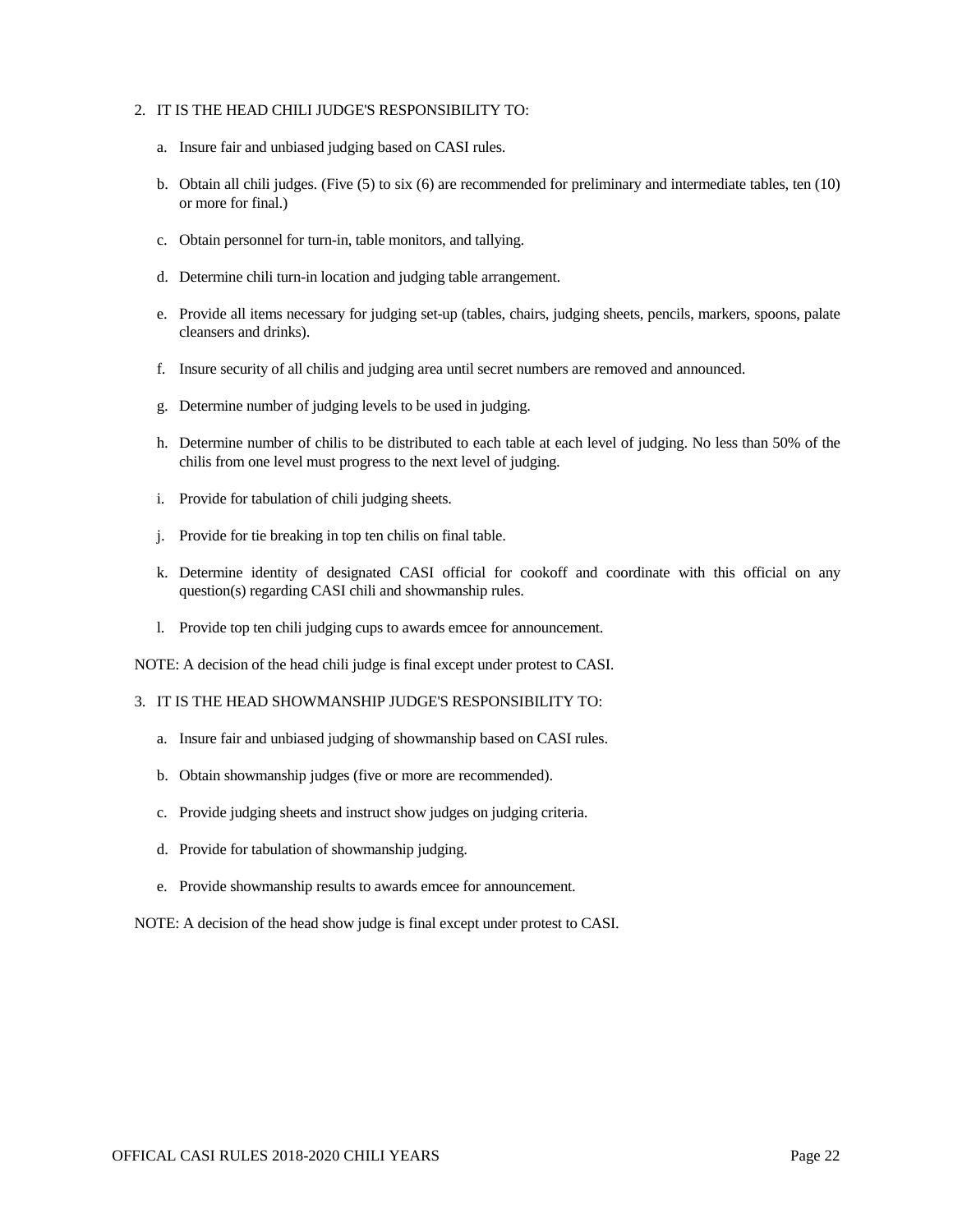4. HEAD COOKS MEETING - A head cooks' meeting may be held by the head judge(s) and/or CASI Referee for the cookoff. This meeting provides an opportunity to make announcements, explain rules, distribute cups, cover any local procedures or customs, and answer questions about the cookoff.

# SAMPLE AGENDA

a. Opening Remarks - Introductions and special announcements or instructions.

"The head judges(s) is (are) {names}. The CASI Referee for the cookoff is {name}."

- b. Chili Rules Read Page 1, "Chili Cooking Rules".
- c. Judging Criteria "Competition chili is blind judged based on the following five criteria: aroma, consistency, red color, taste, and aftertaste."
- d. Judging Cups "Pick your judging cups up at {location}."

"When you pick up your cup, you are required to sign the removable ticket in the presence of a designated official. The number on the ticket corresponds to the number taped to the cup. This is the only way we can tell who the winner is when the ticket is removed from the cup on stage. Put your signed ticket in a safe place. If you lose your ticket, you cannot win; we must have both matching halves."

"Do not tamper with or remove the ticket taped on the cup. Do not mark the inside or outside of the cup or place identifying objects (*e.g.*, floating jalapeños, bay leaves, etc.) inside the cup. A 'marked' cup will be disqualified."

"If you damage your cup, bring both the cup and your signed ticket to me. If you lose your cup, bring the signed ticket to me and your cup will be replaced. In either case, locate either me or a cookoff official as soon as possible – do not wait until turn-in."

- e. Turn-in "Bring your chili cup at {time} to {location}. Do not delay turning in your chili. No cups will be accepted after the judging begins."
- f. Showmanship "Showmanship will run from {time} to {time}. Teams competing for showmanship will meet at {location} after picking up your judging cups."
- g. Questions "Are there any questions? You may begin picking up your cups at {location}. Good luck!"

After show team head cooks have picked up their cups:

h. Showmanship - Read Pages 5 and 6, "Showmanship Rules".

"Showmanship will run from {time} to {time}. Are there any questions? Good luck!"

# MAY CHILIGULA SMILE UPON YOU!

\* \* \* \* \* \*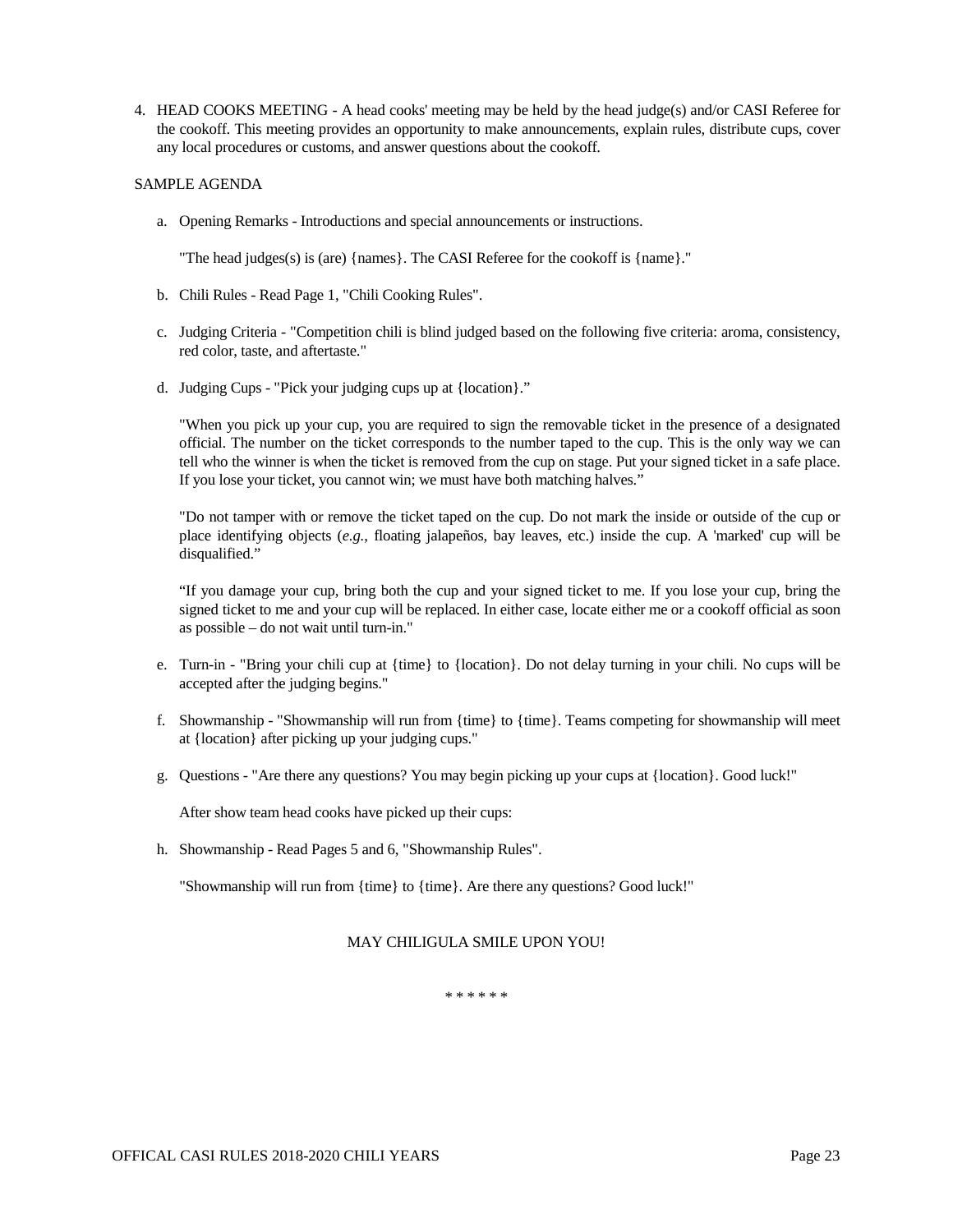#### B. TABLE MONITOR DUTIES

- 1. PRIOR TO JUDGING Make sure that:
	- a. All judges listed on your table are seated.
	- b. There is a judging sheet and pencil for each judge.
	- c. Sufficient spoons, napkins, and palate cleansers are available on your table.
	- d. A receptacle for discarding spoons is available.

#### 2. INSTRUCTING THE JUDGES:

- a. Table talk is okay, but discussion of chili must not be permitted during the judging. Questions concerning chili or judging will be referred to the table monitor. The table monitor will refer any questions regarding disqualification of a chili to the head judge for final decision.
- b. No smoking is permitted at the table during the judging process.
- c. Tinted eyewear is not permitted while judging chili. If you must wear such eyewear because of prescription, please do so throughout the entire judging process.
- d. Once judging commences, judges may not be excused for any reason. Please ensure that if a restroom break is required, it must happen before the judging starts.
- e. Cell Phones are to be turned off during the judging
- f. Score each chili on its own merits, from 1 to 10, 10 being the highest. One score takes into consideration all criteria for judging chili. The criteria are aroma, red color, consistency, taste, and aftertaste. The head judge and monitors must not interject their own definitions for any of the five judging criteria. Refer to Page 20, "Judging Criteria".
- g. You must score each chili, but you do not have to taste each one.
- h. You cannot re-taste a chili after it has passed on to the next judge.
- i. You must use one spoon per taste, then discard the used spoon.
- j. Take as much time as you need to judge each chili. Cleanse your palate between chilis and keep the lids on the cups as much as possible.
- k. When entering your score on the judging sheet, make sure the number on the cup corresponds to your entry.
- l. Please sign and fold your judging sheet (lengthwise, printed side in).
- 3. STARTING THE JUDGING (some cookoffs will do Step a. separately):
	- a. At random, remove a cup from the cooler and, using a permanent marker, mark a large letter (your table designation) and number (cup designation) on the side of each cup.
	- b. Inspect each cup for marks, floating objects, etc. NOTE: Any questions regarding the disqualification of any chili will be referred to the head chili judge.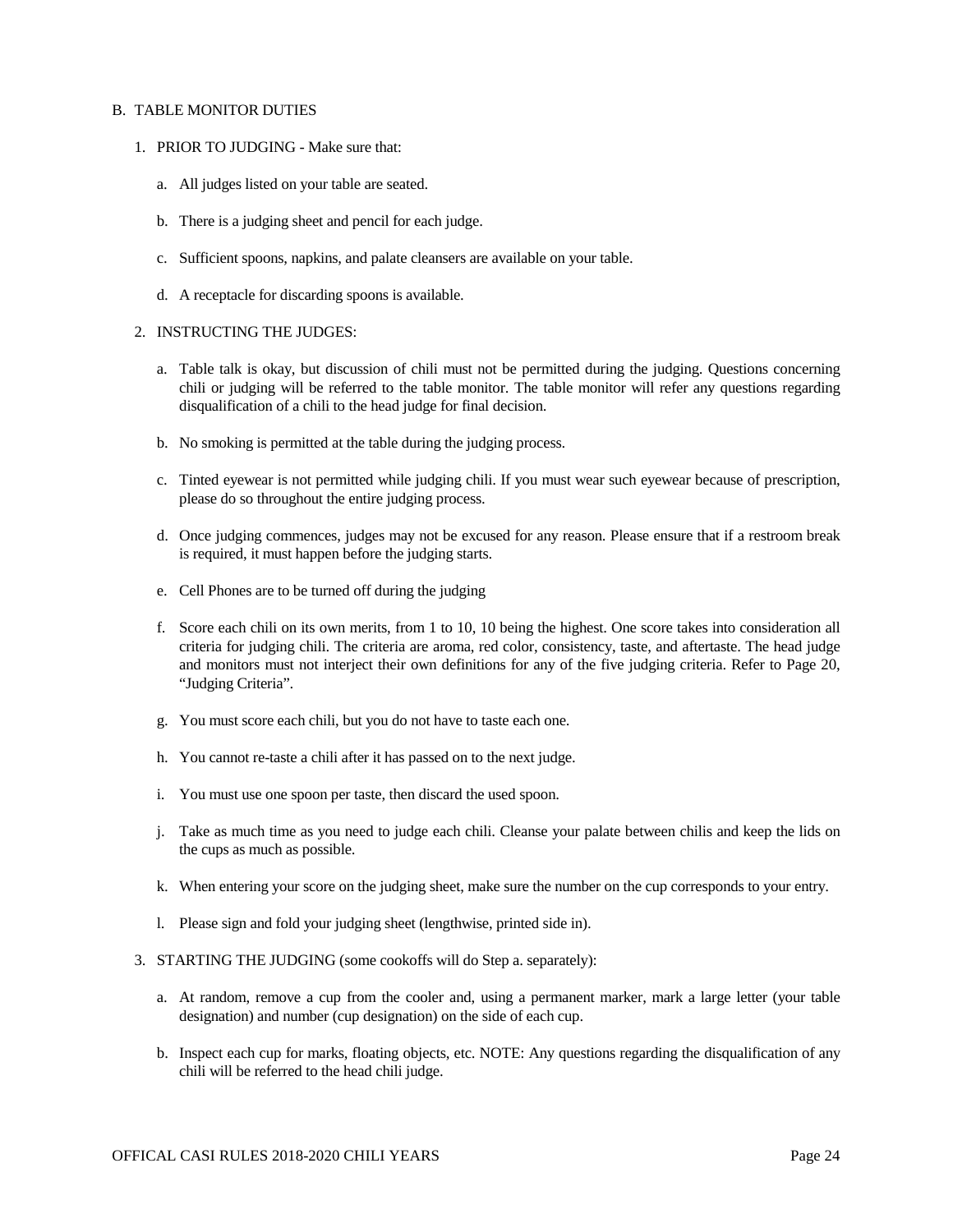c. Begin cup distribution on the judging tables in the following sequence:



- d. Judges will rotate cups to their right. A cup coming off the table (1, 2, ...,) will be placed back in the cooler; the next cup numerically  $(7, 8, \ldots)$  will go onto the table. Cups 1 through 6 will be sent to the table in numerical order after the highest number cup has been placed on the table.
- 4. COMPLETING THE JUDGING:
	- a. When all chilis have been judged, collect the judging sheet from each judge at the table.
	- b. Before releasing the judges, be sure that each judging sheet is complete, readable, and properly scored.
	- c. If for any reason a judge is thought not to be qualified for judging, that judge's sheet will be held and referred to the head chili judge for review and final decision.
	- d. Judging sheets will be provided to the head chili judge for tally.
	- e. Once tallied, and the chilis to be advanced to the next stage are determined, non-advancing cups will be pulled from the cooler and marked with a large, highly visible "X" on the outside and lid of the cup.
	- f. Cups advancing to another level of judging will be provided to the head chili judge after the table monitor has thoroughly marked out the preliminary table and number designation.
- C. CASI COOKOFF REFEREE DUTIES The CASI cookoff Referee required to be on site can be a CASI Regional Referee, CASI Area Referee, CASI Great Pepper, CASI official, or authorized representative of one of the above. The Referee's role is one of consultant at the cookoff. The Referee is permitted to voluntarily assume other roles at the cookoff (*e.g.*, head judge, etc.) providing those duties do not interfere or conflict with the duties as official CASI Referee.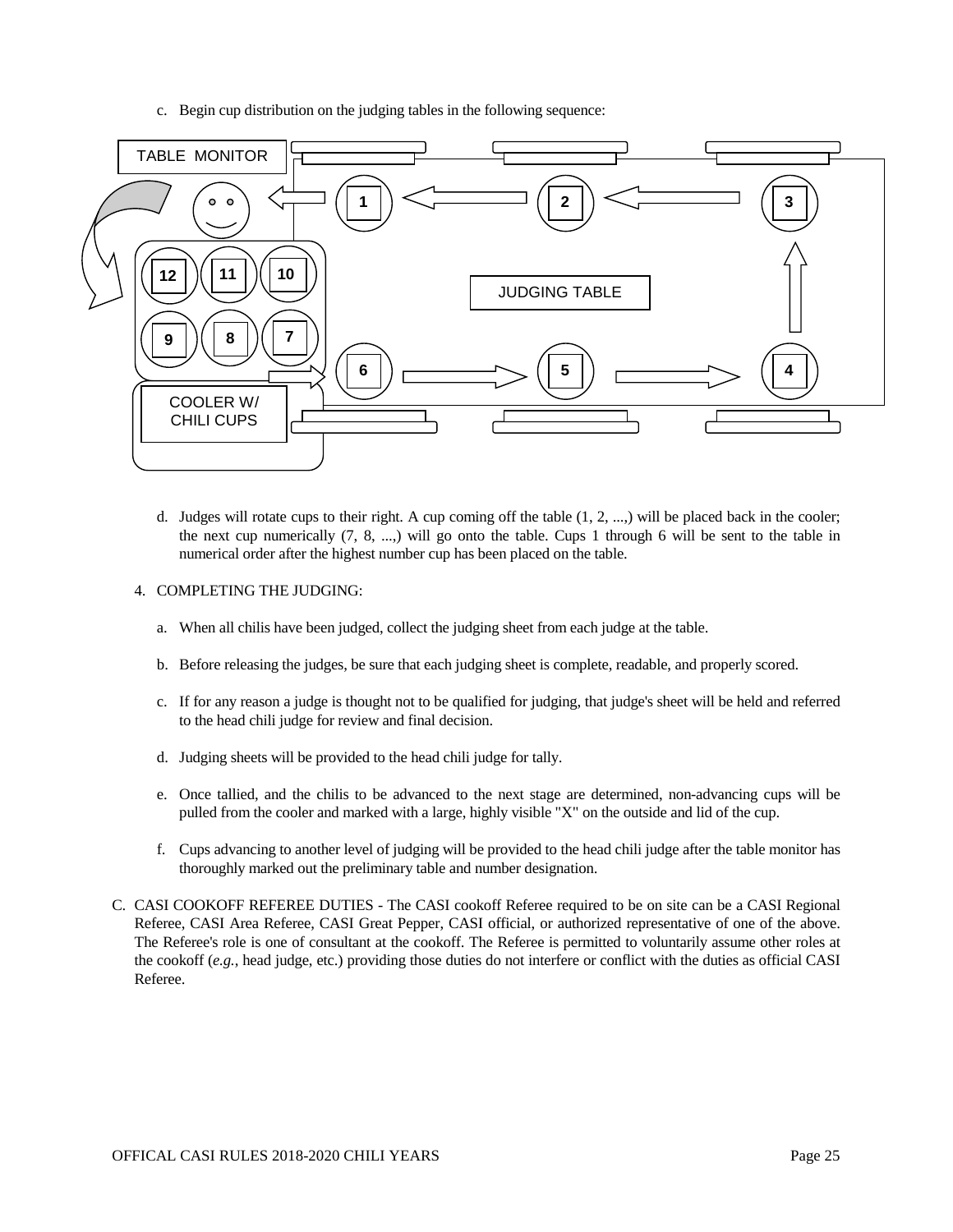#### IT IS THE CASI COOKOFF REFEREE'S DUTY TO:

- 1. Observe the cookoff to see that CASI chili and showmanship rules are followed.
- 2. Interpret CASI rules at the cookoff.
- 3. Report in writing to CASI any and all infractions in CASI rules.
- 4. Sign the official CASI Results Sheet after winners are determined.
- 5. Mail the Results Sheet, entry list, and fees to CASI after the cookoff.
- 6. Make sure that CASI requirements for a sanctioned cookoff are followed if applying for CASI sanctioning.
- 7. Act as an official CASI representative by providing information and promoting CASI.
- 8. Attend the cookoff in time to observe the cooks' registration and attend the cooks' meeting.

**NOTE**: The Referee is not required to help promote or run the cookoff.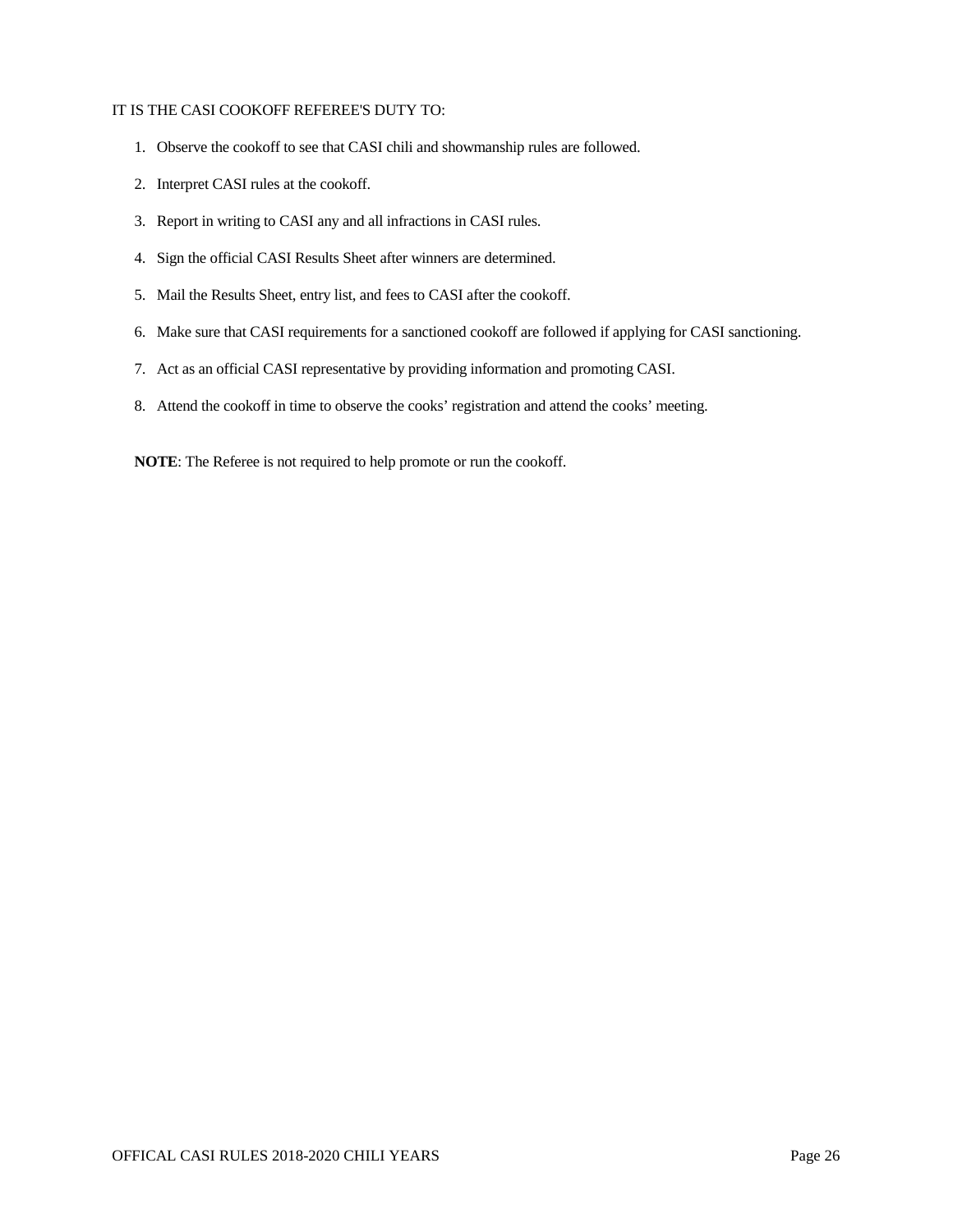**NOTES**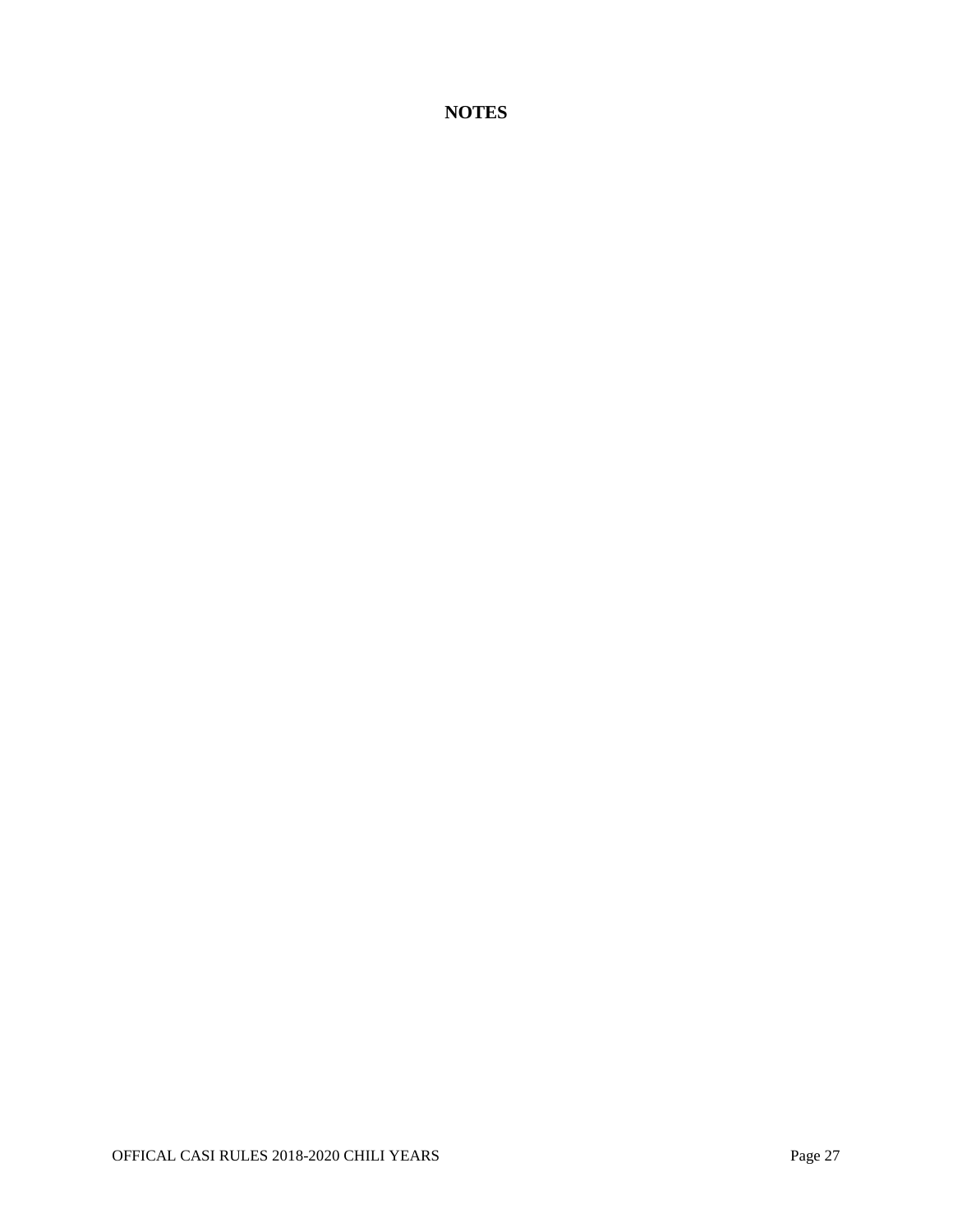# **INDEX**

This index lists each topic by page number and paragraph. For example: "Damaged Cup" . . . 2(A4)" can be found on Page 2, Section A, Paragraph 4.

| <b>ADDRESS</b>  |  |
|-----------------|--|
|                 |  |
|                 |  |
|                 |  |
|                 |  |
|                 |  |
|                 |  |
|                 |  |
|                 |  |
|                 |  |
|                 |  |
|                 |  |
| <b>CHILI</b>    |  |
|                 |  |
|                 |  |
|                 |  |
|                 |  |
|                 |  |
|                 |  |
|                 |  |
|                 |  |
|                 |  |
|                 |  |
|                 |  |
| <b>COOKOFFS</b> |  |
|                 |  |
|                 |  |
|                 |  |
|                 |  |
|                 |  |
|                 |  |
|                 |  |
|                 |  |
|                 |  |
|                 |  |
|                 |  |
| <b>COOKS</b>    |  |
|                 |  |
|                 |  |
|                 |  |
|                 |  |
| <b>CRITERIA</b> |  |
|                 |  |
|                 |  |
| CUPS (Judging)  |  |
|                 |  |
|                 |  |
|                 |  |
|                 |  |
|                 |  |
|                 |  |
|                 |  |
|                 |  |
|                 |  |

|                                          | ,,,,,,,        |
|------------------------------------------|----------------|
|                                          | $\Gamma$<br>Sŀ |
|                                          |                |
|                                          |                |
| OFFICAL CASI RULES 2018-2020 CHILI YEARS |                |

| <b>DISOUALIFICATION</b>                        |  |
|------------------------------------------------|--|
|                                                |  |
|                                                |  |
|                                                |  |
| <b>ENTRY REQUIREMENTS</b>                      |  |
|                                                |  |
|                                                |  |
|                                                |  |
|                                                |  |
|                                                |  |
|                                                |  |
|                                                |  |
|                                                |  |
| <b>GUIDELINES</b>                              |  |
|                                                |  |
|                                                |  |
|                                                |  |
|                                                |  |
|                                                |  |
|                                                |  |
| <b>HEAD JUDGE</b>                              |  |
|                                                |  |
|                                                |  |
|                                                |  |
| INSURANCE CONTACT  Inside Front Cover          |  |
|                                                |  |
| INTERNATIONAL CHAMPIONSHIPS11(B4), 12(D1c, E1) |  |
| JUDGES                                         |  |
|                                                |  |
|                                                |  |
|                                                |  |
|                                                |  |
|                                                |  |
|                                                |  |
|                                                |  |
|                                                |  |
|                                                |  |
|                                                |  |
|                                                |  |
| JUDGING CRITERIA AND SCORING                   |  |
|                                                |  |
|                                                |  |
|                                                |  |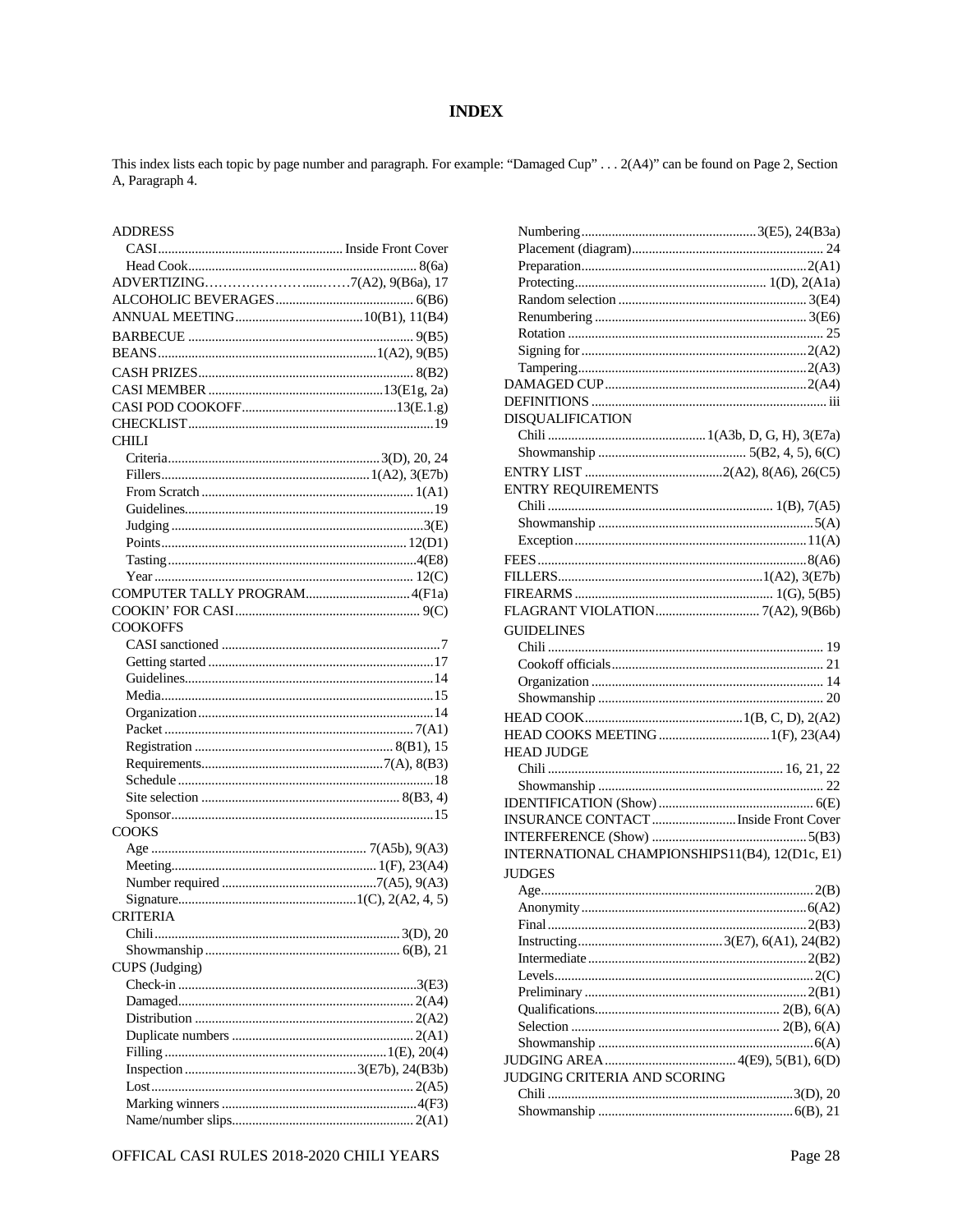| JUDGING CUPS – See "CUPS (Judging)" |  |
|-------------------------------------|--|
| <b>JUDGING LEVELS</b>               |  |
|                                     |  |
|                                     |  |
|                                     |  |
|                                     |  |
| <b>JUDGING SHEETS</b>               |  |
|                                     |  |
|                                     |  |
|                                     |  |
|                                     |  |
|                                     |  |
|                                     |  |
|                                     |  |
|                                     |  |
|                                     |  |
|                                     |  |
|                                     |  |
|                                     |  |
|                                     |  |
| NATIONAL OPEN CHAMPIONSHIP  10(B3)  |  |
|                                     |  |
|                                     |  |
|                                     |  |
| <b>NUMBERS</b>                      |  |
|                                     |  |
|                                     |  |
| <b>NUMBER OF CHILIS</b>             |  |
|                                     |  |
|                                     |  |
|                                     |  |
|                                     |  |
|                                     |  |
|                                     |  |
|                                     |  |
|                                     |  |
|                                     |  |
| OPEN CHAMPIONSHIPS                  |  |
|                                     |  |
|                                     |  |
|                                     |  |
|                                     |  |
| National                            |  |
|                                     |  |
|                                     |  |
|                                     |  |
|                                     |  |
|                                     |  |
|                                     |  |
|                                     |  |
|                                     |  |
|                                     |  |
|                                     |  |
|                                     |  |
| <b>PENALTIES</b>                    |  |
|                                     |  |
|                                     |  |
|                                     |  |
| <b>POINTS</b>                       |  |
|                                     |  |
|                                     |  |
|                                     |  |
|                                     |  |

| <b>QUALIFIED CONTESTANTS</b>            |  |
|-----------------------------------------|--|
|                                         |  |
|                                         |  |
|                                         |  |
|                                         |  |
|                                         |  |
|                                         |  |
|                                         |  |
|                                         |  |
|                                         |  |
| <b>REFEREE</b>                          |  |
|                                         |  |
|                                         |  |
|                                         |  |
|                                         |  |
|                                         |  |
|                                         |  |
|                                         |  |
|                                         |  |
|                                         |  |
| RESULTS SHEET 5(H), 6(F), 7(A4a), 8(A6) |  |
|                                         |  |
| <b>RULES</b>                            |  |
|                                         |  |
|                                         |  |
|                                         |  |
|                                         |  |
|                                         |  |
|                                         |  |
|                                         |  |
| <b>SANITATION</b>                       |  |
|                                         |  |
|                                         |  |
|                                         |  |
| <b>SCORING CRITERIA</b>                 |  |
|                                         |  |
|                                         |  |
|                                         |  |
|                                         |  |
|                                         |  |
| <b>SHOWMANSHIP</b>                      |  |
|                                         |  |
|                                         |  |
|                                         |  |
|                                         |  |
|                                         |  |
|                                         |  |
|                                         |  |
|                                         |  |
|                                         |  |
|                                         |  |
|                                         |  |
|                                         |  |
|                                         |  |
|                                         |  |
|                                         |  |
|                                         |  |
|                                         |  |
|                                         |  |
|                                         |  |
|                                         |  |
|                                         |  |
|                                         |  |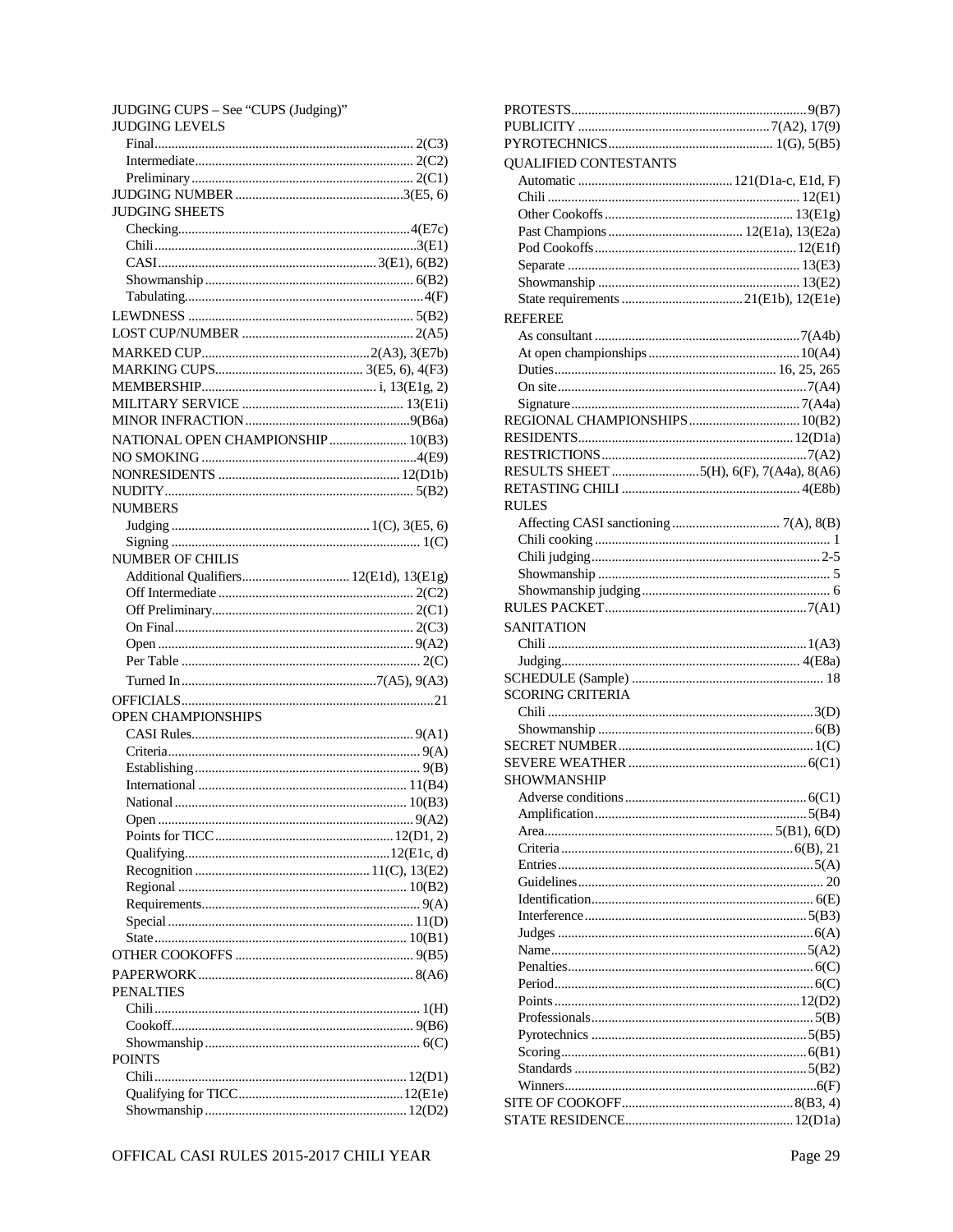| TERLINGUA CHAMPIONSHIP (TICC)           |
|-----------------------------------------|
|                                         |
|                                         |
|                                         |
|                                         |
|                                         |
|                                         |
| TERLINGUA TRAILS7(A2), 9(B6a, b), 17(9) |
|                                         |
|                                         |
|                                         |
|                                         |
|                                         |
|                                         |
|                                         |
|                                         |